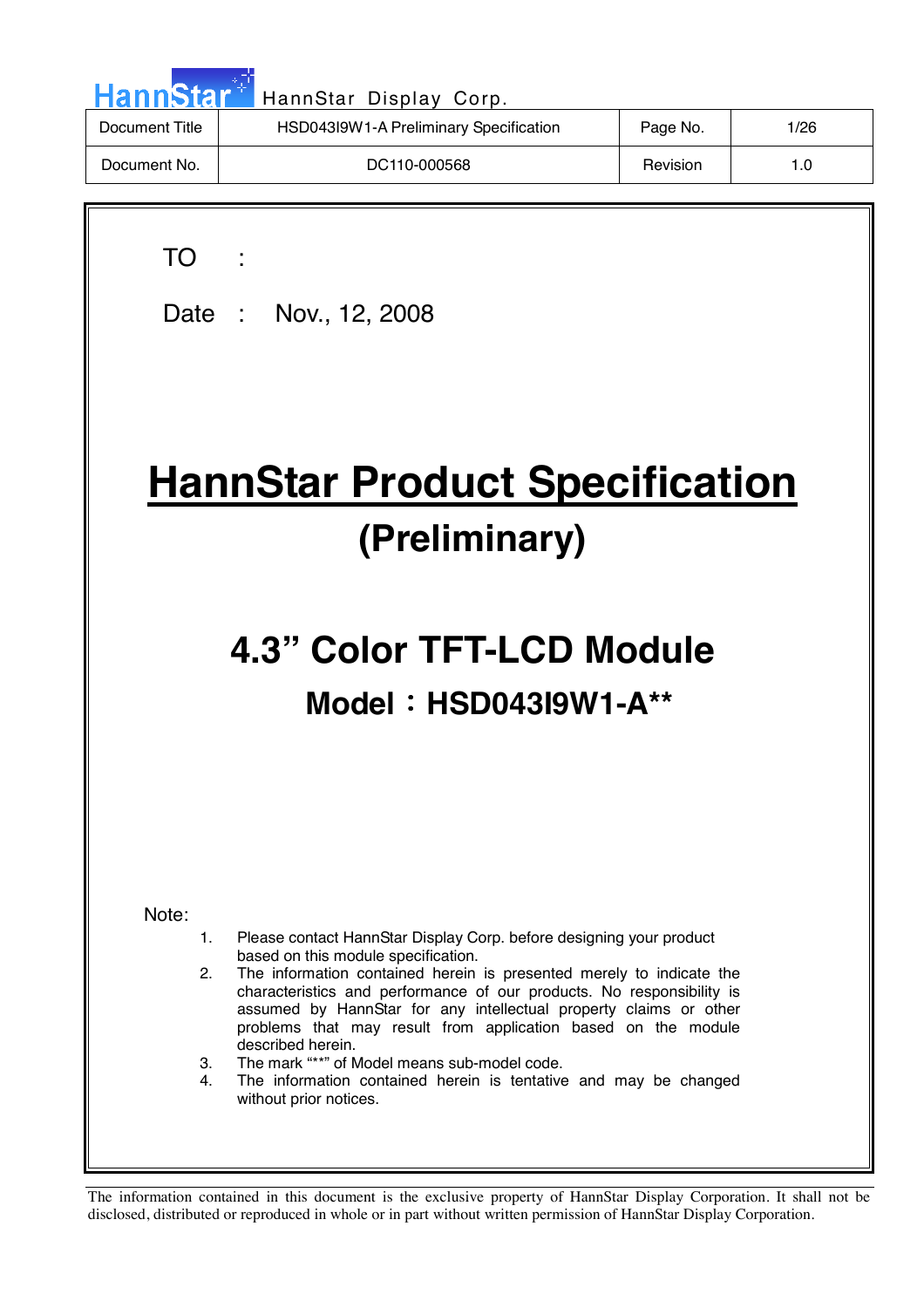| <b>HannStar</b> | HannStar Display Corp.                 |          |      |
|-----------------|----------------------------------------|----------|------|
| Document Title  | HSD043I9W1-A Preliminary Specification | Page No. | 2/26 |
| Document No.    | DC110-000568                           | Revision | 1.0  |

| <b>Record of Revisions</b> |               |           |                                                                                |  |  |
|----------------------------|---------------|-----------|--------------------------------------------------------------------------------|--|--|
| Rev.                       | Date          |           |                                                                                |  |  |
| $1.0\,$                    | Nov, 12, 2008 | Sub-Model | Description of change<br>Preliminary Product Specification was first released. |  |  |
|                            |               |           |                                                                                |  |  |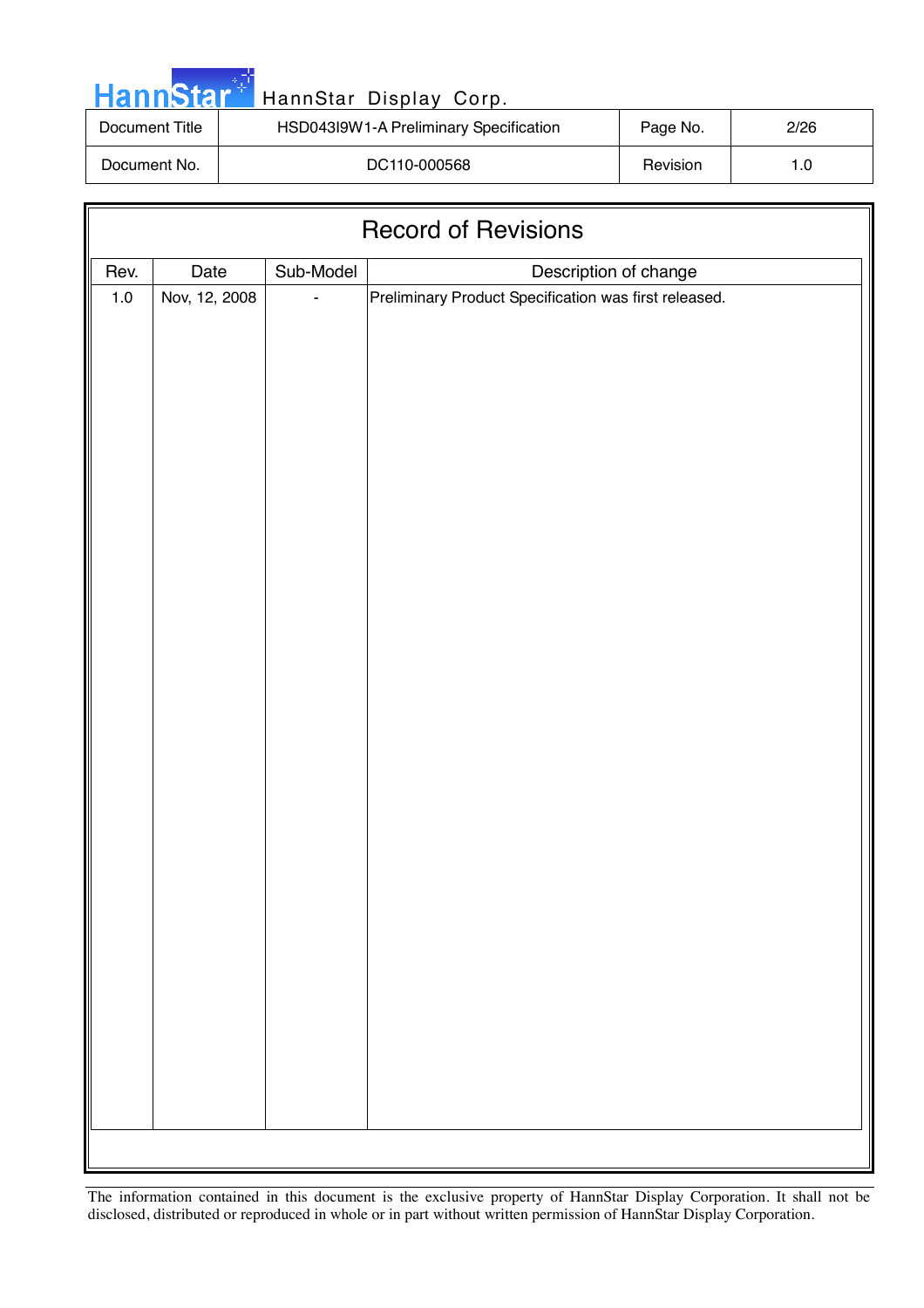| Document Title |                                                    |      |
|----------------|----------------------------------------------------|------|
|                | HSD043I9W1-A Preliminary Specification<br>Page No. | 3/26 |
| Document No.   | DC110-000568<br>Revision                           | 1.0  |

والواري

| Contents |
|----------|
|----------|

| 1.0  | p.4  |
|------|------|
| 2.0  | p.5  |
| 3.0  | p.6  |
| 4.0  | p.10 |
| 5.0  | p.11 |
| 6.0  | p.12 |
| 7.0  | p.19 |
| 8.0  | p.20 |
| 9.0  | p.21 |
| 10.0 | p.22 |
| 11.0 | p.23 |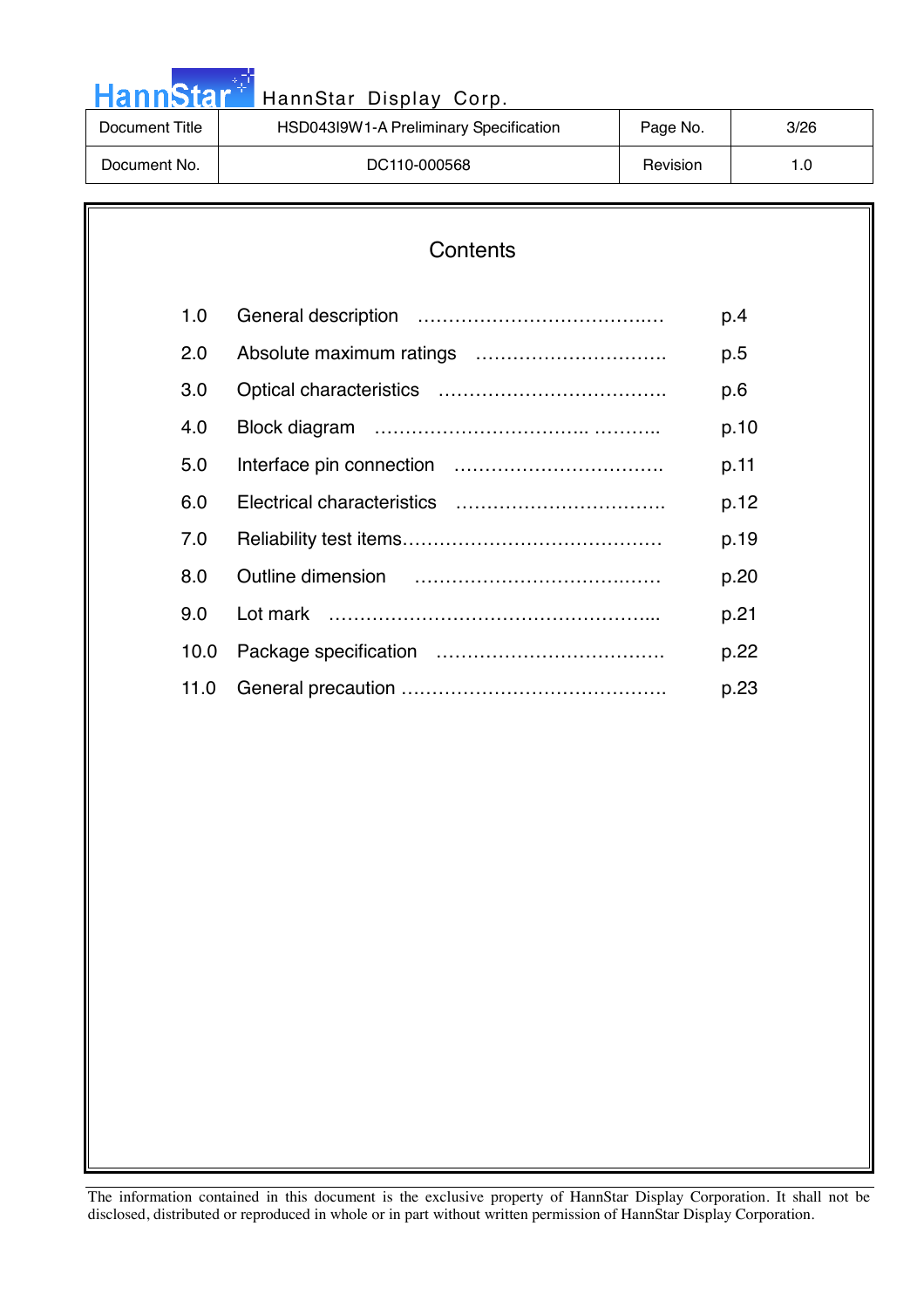|--|

# HannStar Display Corp.

| Document Title | HSD043I9W1-A Preliminary Specification | Page No. | 4/26 |
|----------------|----------------------------------------|----------|------|
| Document No.   | DC110-000568                           | Revision |      |

## **1.0 GENERAL DESCRIPTION**

#### **1.1 Introduction**

HannStar Display model HSD043I9W1-A is a color active matrix thin film transistor (TFT) liquid crystal display (LCD) that uses amorphous silicon TFT as a switching device. This model is composed of a TFT LCD panel, a driving circuit and a back light system. This TFT LCD has a 4.3 (16:9) inch diagonally measured active display area with WQVGA (480 horizontal by 272 vertical pixel) resolution.

#### **1.2 Features**

- 4.3 (16:9 diagonal) inch configuration
- 8-bit driver with parallel RGB 24-bit
- RoHS and Halogen-Free Compliance

#### **1.3 Applications**

- Personal Navigation Device
- Multimedia applications and Others AV system

#### **1.4 General information**

| Item                     |                   | Specification                         | Unit   |
|--------------------------|-------------------|---------------------------------------|--------|
| <b>Outline Dimension</b> |                   | $105.5 \times 67.2 \times 2.9$ (Typ.) | mm     |
| Display area             |                   | $95.04(H) \times 53.856(V)$           | mm     |
| Number of Pixel          |                   | 480 RGB (H) x 272(V)                  | pixels |
| Pixel pitch              |                   | $0.198(H) \times 0.198(V)$            | mm     |
| Pixel arrangement        |                   | <b>RGB Vertical stripe</b>            |        |
| Display mode             |                   | Normally white                        |        |
| Surface treatment        |                   | Antiglare, Hard-Coating (3H)          |        |
| Weight                   |                   | (50)(Type.)                           | g      |
| Back-light               |                   | LED Side-light type                   |        |
| Power                    | Logic System      | $(0.9)$ (Max.)                        |        |
| Consumption              | <b>B/L System</b> | $(0.924)$ (Max.)                      | W      |

#### **1.5 Mechanical Information**

| Item                      |              | Min. | Typ.  | Max.           | Unit |
|---------------------------|--------------|------|-------|----------------|------|
| Horizontal (H)            |              | 105  | 105.5 | 106            | mm   |
| Module<br>Size            | Vertical (V) | 66.7 | 67.2  | 67.7           | mm   |
|                           | Depth (D)    |      | 2.9   | 3.2            | mm   |
| Weight (Without inverter) |              |      | (50)  | $\blacksquare$ | g    |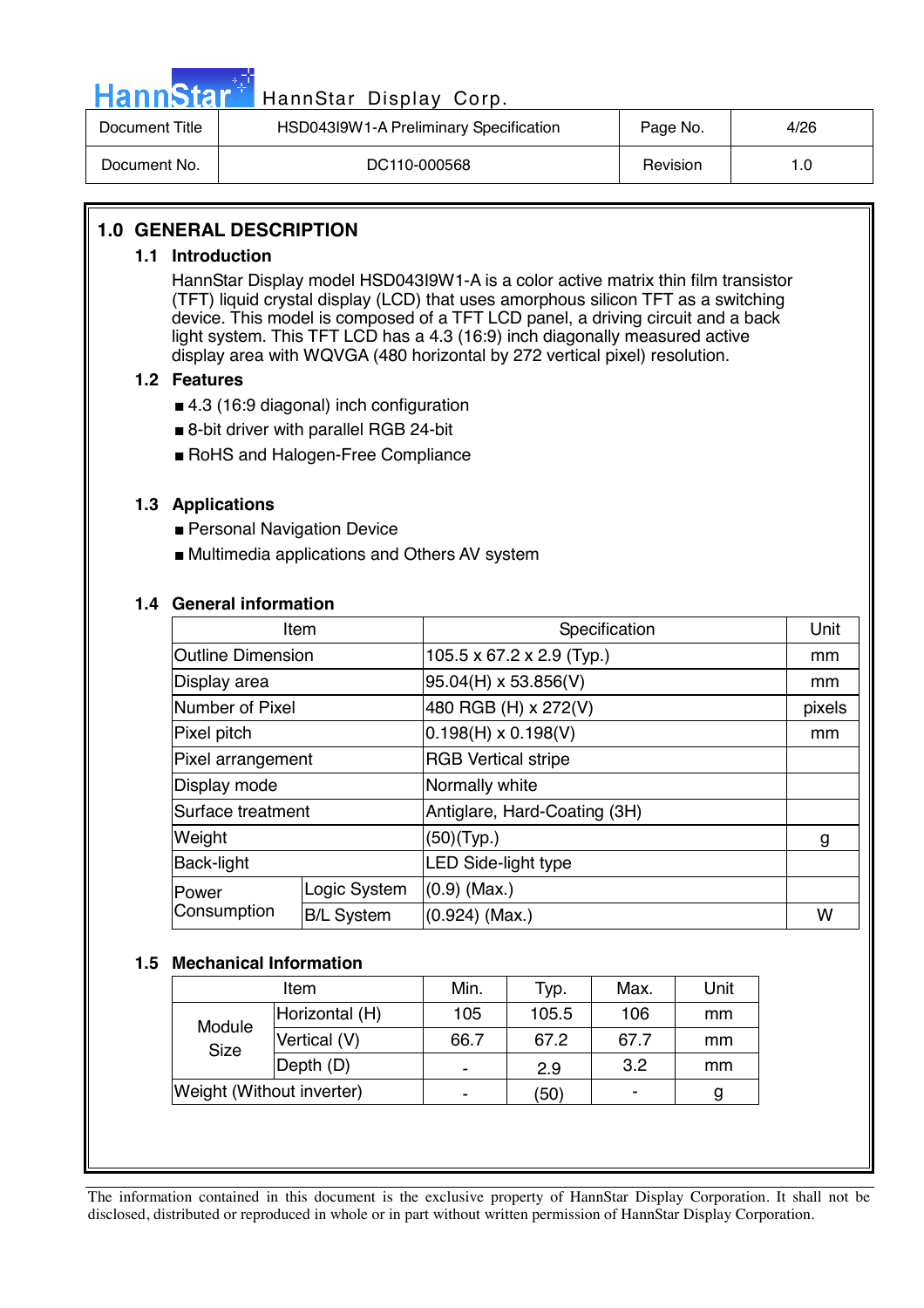|  | HannStar <sup>+</sup> HannStar Display Corp. |  |
|--|----------------------------------------------|--|
|  |                                              |  |

| Document Title | HSD043I9W1-A Preliminary Specification | Page No. | 5/26 |
|----------------|----------------------------------------|----------|------|
| Document No.   | DC110-000568                           | Revision | 1.0  |

# **2.0 ABSOLUTE MAXIMUM RATINGS**

# **2.1 Electrical Absolute Rating**

# **2.1.1 TFT LCD Module**

| Item                     | Symbol | Min.   | Max. | Unit | <b>Note</b> |
|--------------------------|--------|--------|------|------|-------------|
| Power supply voltage     | VDD    | $-0.3$ |      |      | $GND=0$     |
| Logic Signal Input Level |        | $-0.3$ |      |      |             |

## **2.1.2 Back-Light Unit**

| Item               | Symbol | $TVD$ . | Max. | Unit | <b>Note</b> |
|--------------------|--------|---------|------|------|-------------|
| <b>LED</b> current |        | 40      |      | mA   | (1)(2)(3)   |
| LED voltage        |        | 18.6    | -    |      | (1)(2)(3)   |

Note

- (1) Permanent damage may occur to the LCD module if beyond this specification. Functional operation should be restricted to the conditions described under normal operating conditions.
- (2) Ta =  $25 \pm 2^{\circ}$  C
- (3) Test Condition: LED current 40 mA. The LED lifetime could be decreased if operating IL is larger than 40mA.

# **2.2 Environment Absolute Rating**

| Item                         | Symbol | Min. | Max. | Unit   | <b>Note</b> |
|------------------------------|--------|------|------|--------|-------------|
| <b>Operating Temperature</b> | opa    | -20  |      | $\sim$ |             |
| Storage Temperature          | stg    | -30  | 80   | $\sim$ |             |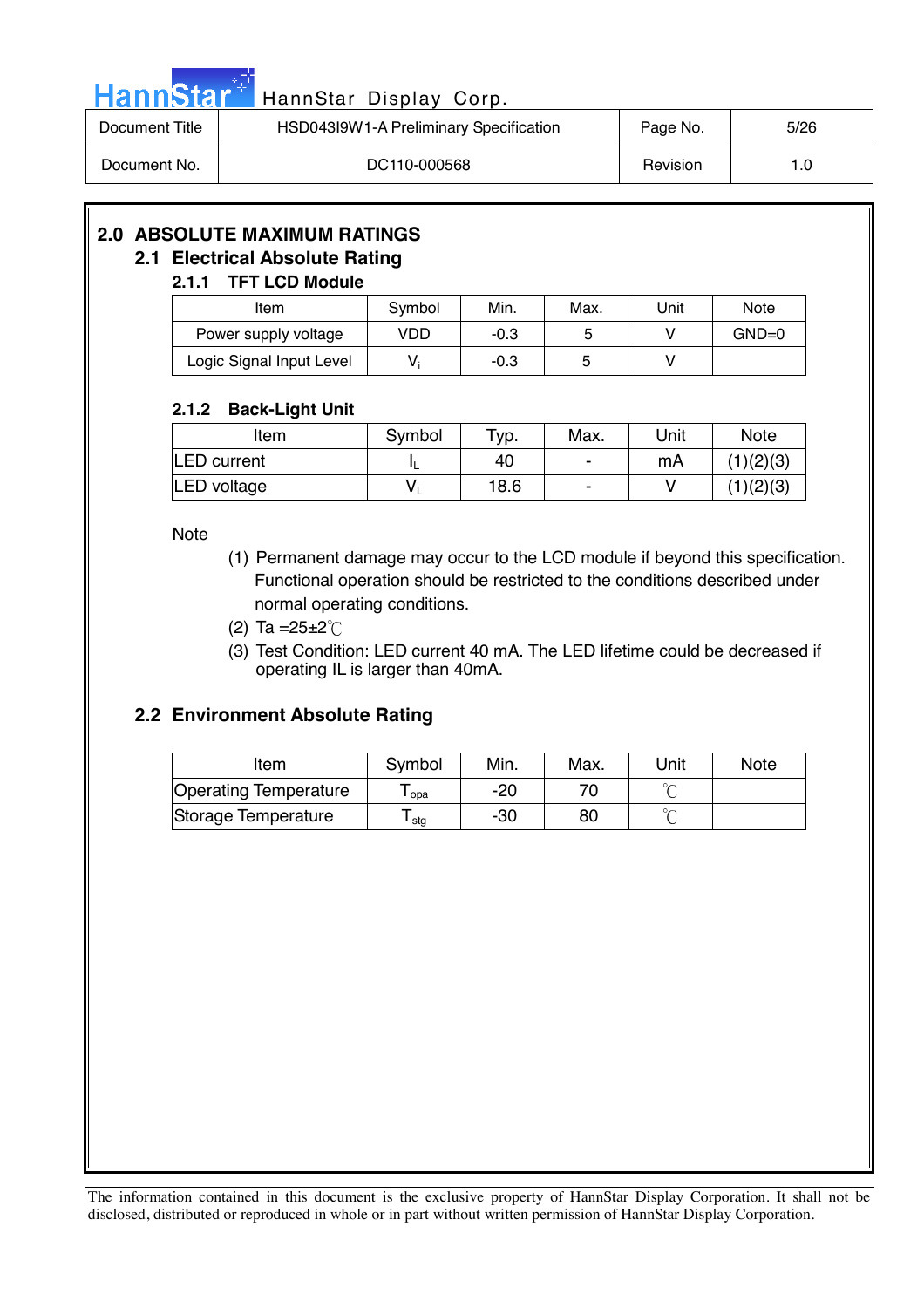| HannStar <sup>*</sup> l | HannStar Display Corp.                 |          |      |
|-------------------------|----------------------------------------|----------|------|
| Document Title          | HSD043I9W1-A Preliminary Specification | Page No. | 6/26 |
| Document No.            | DC110-000568                           | Revision | 1.0  |

| <b>OPTICAL CHARACTERISTICS</b><br>3.0<br><b>Optical specification</b><br>3.1 |         |                         |                   |         |         |         |                 |                           |
|------------------------------------------------------------------------------|---------|-------------------------|-------------------|---------|---------|---------|-----------------|---------------------------|
| Item                                                                         |         |                         | Symbol Condition  | Min.    | Typ.    | Max.    | Unit            | <b>Note</b>               |
| Contrast                                                                     |         | <b>CR</b>               |                   | (480)   | (600)   |         |                 | (1)(2)                    |
| Response                                                                     | Rising  | $\mathsf T_{\mathsf R}$ |                   |         | (2)     |         |                 |                           |
| time                                                                         | Falling | $T_F$                   | $\Theta = 0$      |         | (6)     |         | msec            | (1)(3)                    |
| White luminance<br>(Center)                                                  |         | $Y_L$                   | Normal<br>Viewing | (400)   | (500)   |         | $\text{cd/m}^2$ | (1)(4)(7)<br>$(I_L=40mA)$ |
| Color                                                                        |         |                         | Angle             | (0.260) | (0.310) | (0.360) |                 |                           |
| chromaticity<br>(CIE1931)                                                    | White   | $W_{V}$                 |                   | (0.280) | (0.330) | (0.380) |                 |                           |
|                                                                              | Hor.    | $\Theta_L$              |                   | (65)    | (75)    |         |                 | (1)(4)                    |
| Viewing                                                                      |         | $\Theta_{\mathsf{R}}$   |                   | (65)    | (75)    |         |                 |                           |
| angle                                                                        | Ver.    | $\Theta$ u              | CR > 10           | (50)    | (60)    |         |                 |                           |
|                                                                              |         | $\Theta_{\mathsf{D}}$   |                   | (60)    | (70)    |         |                 |                           |
| <b>Brightness uniformity</b>                                                 |         | B <sub>UNI</sub>        | $\Theta = 0$      | 70      |         |         | $\%$            | (5)(7)                    |
| <b>Optima View Direction</b>                                                 |         |                         | 6 O'<br>clock     |         |         |         |                 |                           |

#### **3.2 Measuring Condition**

m.

- Measuring surrounding: dark room
- LED current I<sub>L</sub>: 40mA
- Ambient temperature: 25±2°C
- 15min. warm-up time.

#### **3.3 Measuring Equipment**

- FPM520 of Westar Display technologies, INC., which utilized SR-3 for Chromaticity and BM-5A for other optical characteristics.
- Measuring spot size:  $20 \sim 21$  m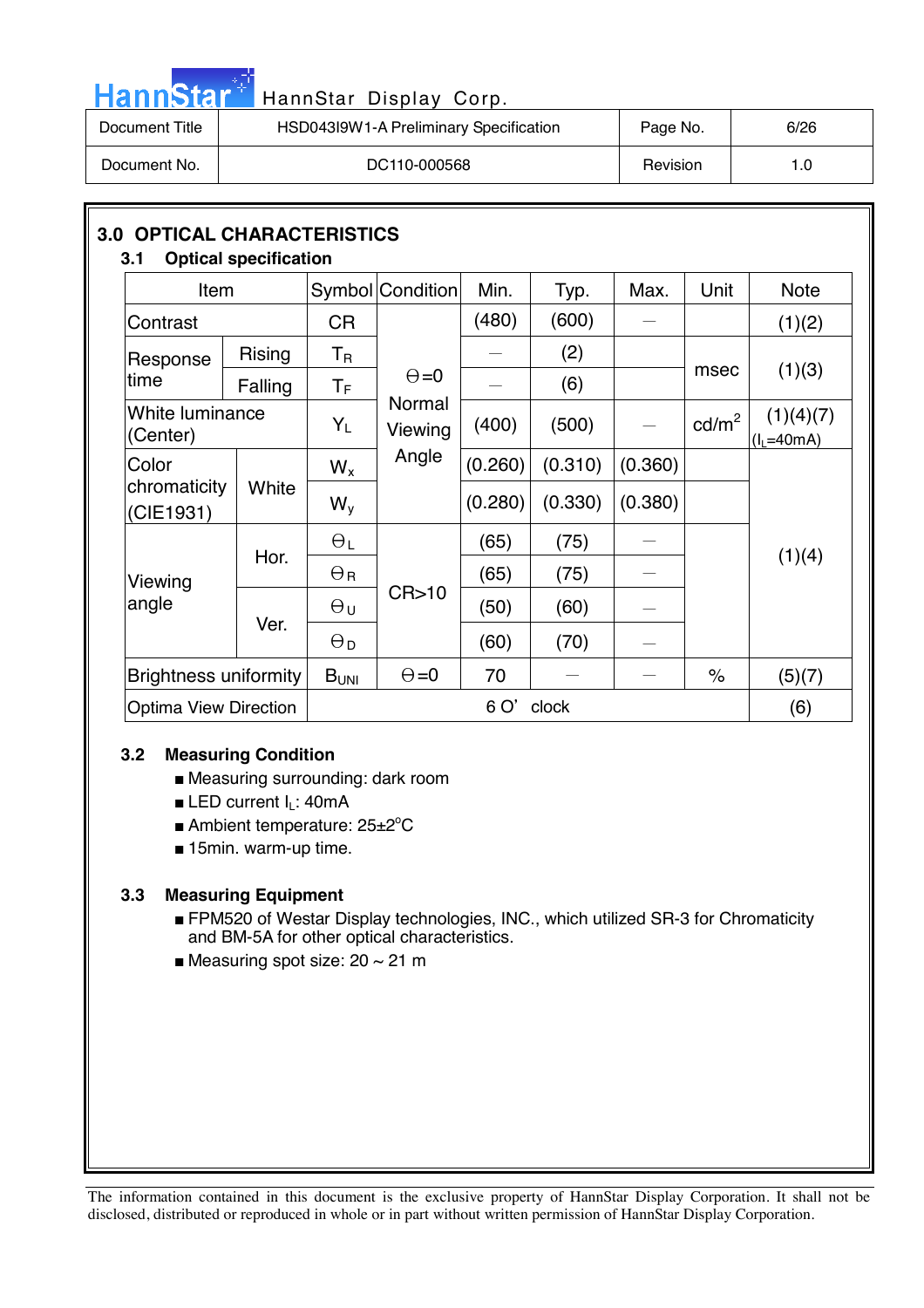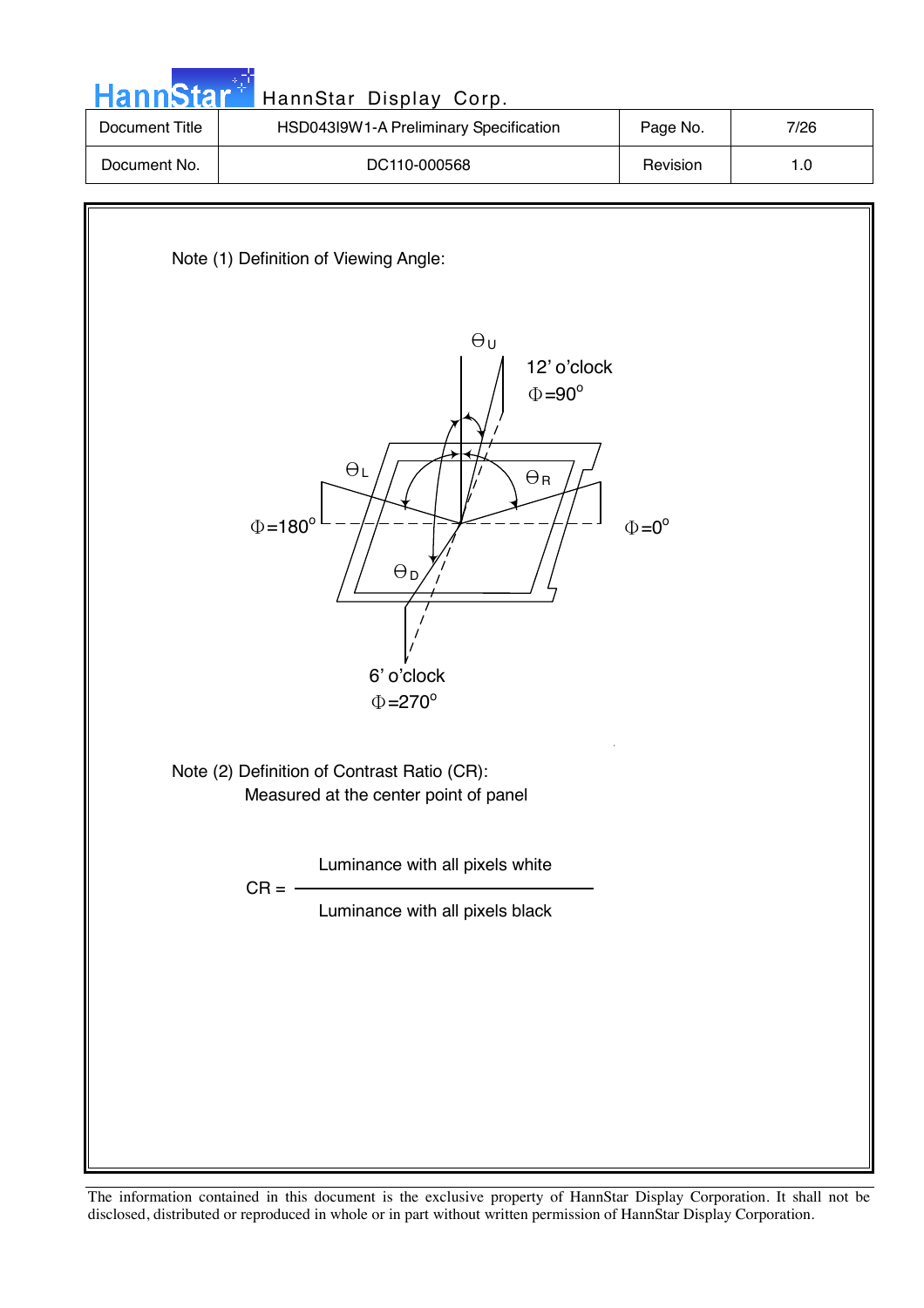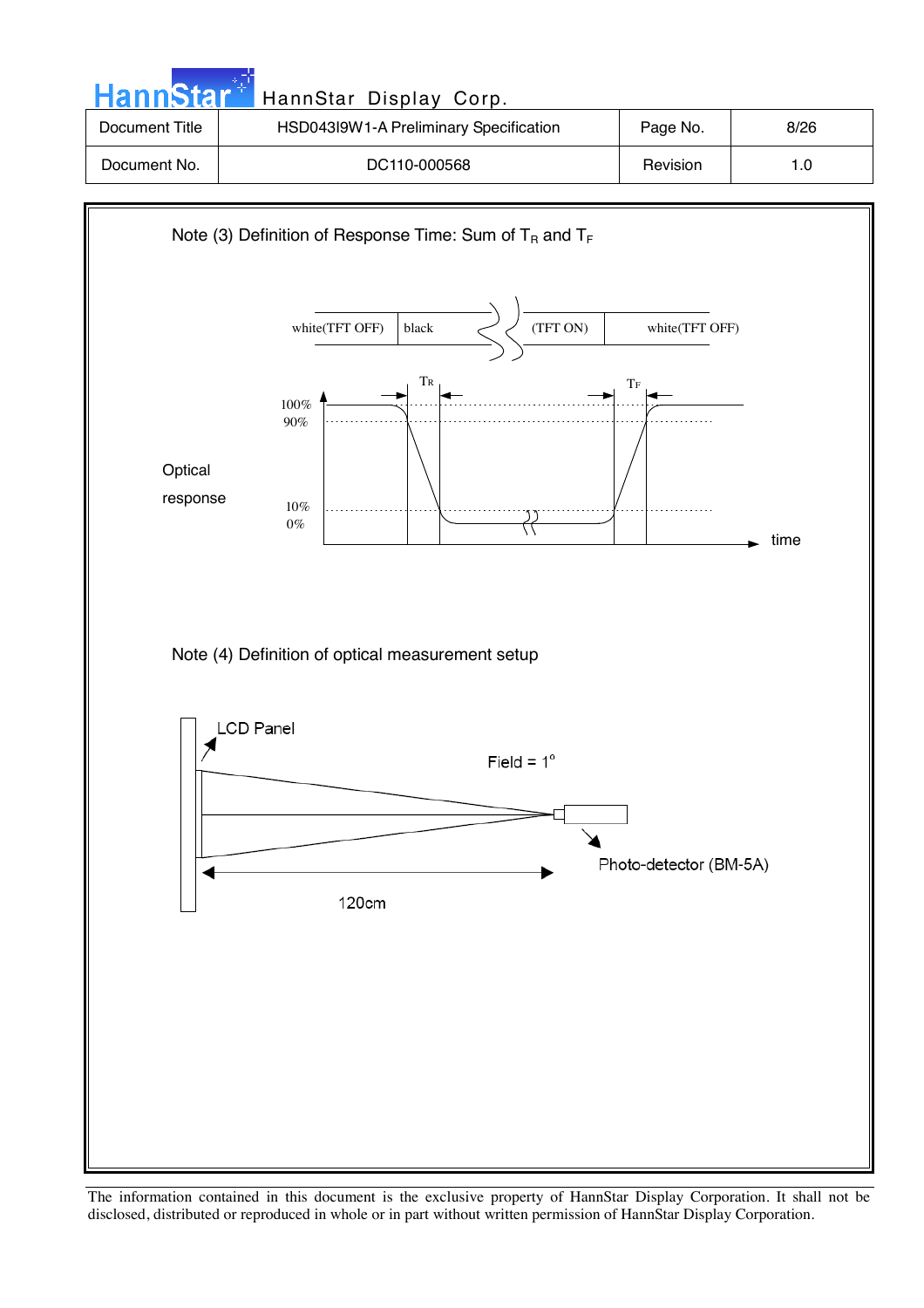

The information contained in this document is the exclusive property of HannStar Display Corporation. It shall not be disclosed, distributed or reproduced in whole or in part without written permission of HannStar Display Corporation.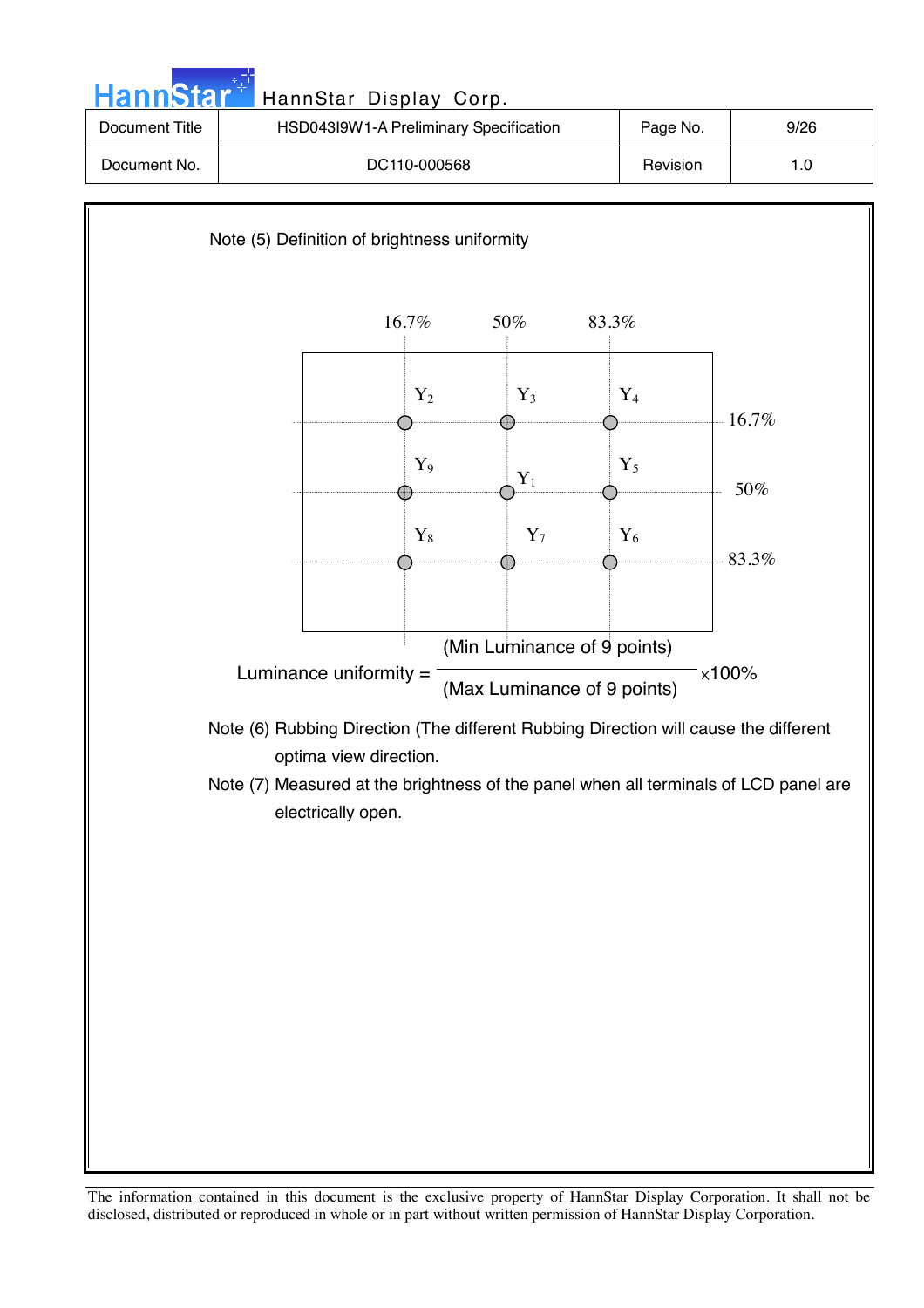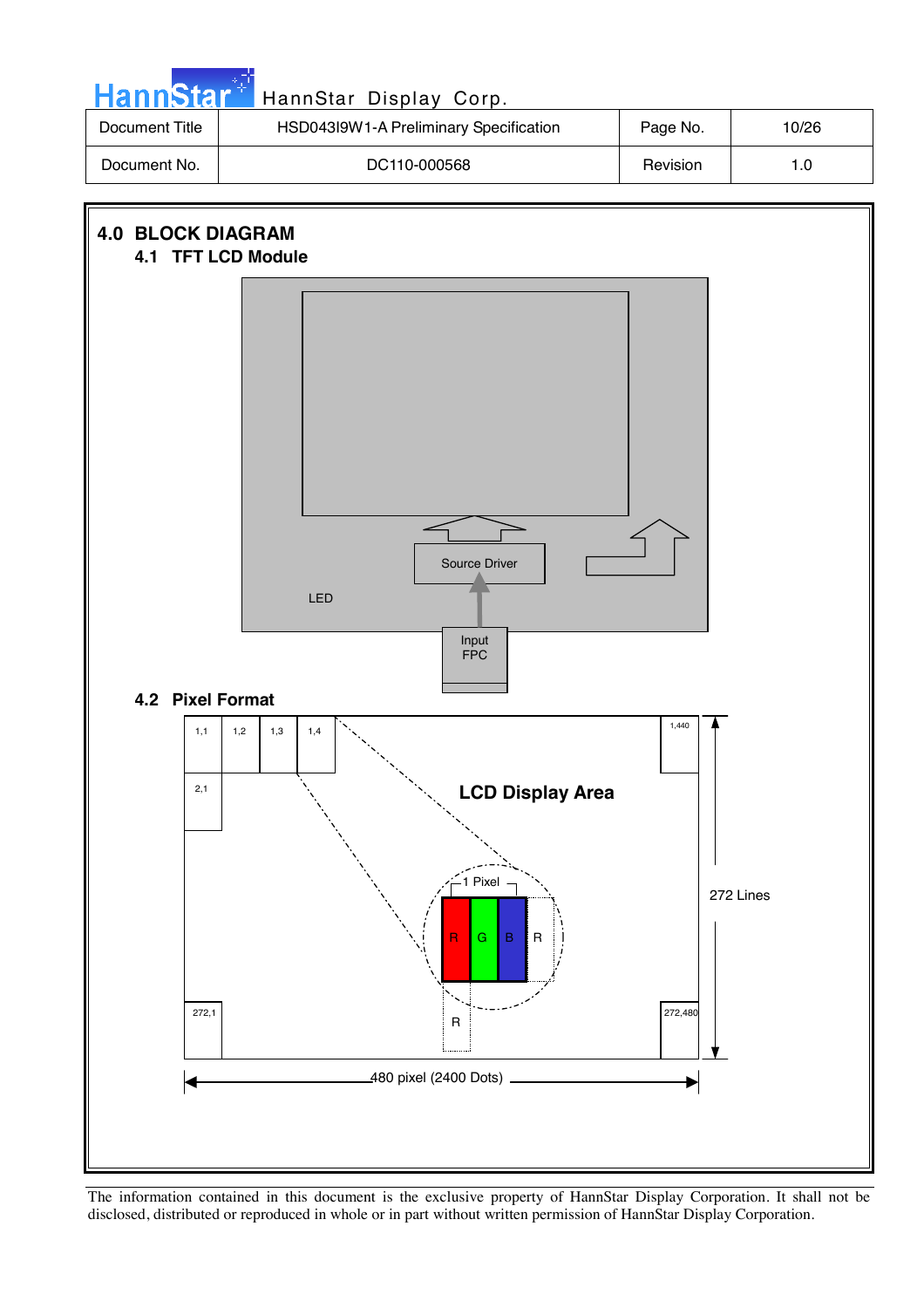|  |  | <b>HannStar</b> |  |
|--|--|-----------------|--|
|  |  |                 |  |
|  |  |                 |  |

# HannStar Display Corp.

| Document Title | HSD043I9W1-A Preliminary Specification | Page No. | 11/26 |
|----------------|----------------------------------------|----------|-------|
| Document No.   | DC110-000568                           | Revision | 0. ا  |

# **5.0 INTERFACE PIN CONNECTION**

#### **5.1 TFT LCD Module**

CN2 (Input signal): FPC Down Connector,  $(196070-40041-3$  (P-two),  $40\text{pin}$ , pitch =  $0.5\text{mm}$ )

| <b>Terminal</b><br>no. | <b>Symbol</b>  | V <sub>O</sub>           | <b>Function</b>                 |  |  |
|------------------------|----------------|--------------------------|---------------------------------|--|--|
| 1                      | $V_{LED}$      | P                        | Power for LED Backlight Cathode |  |  |
| $\overline{2}$         | $V_{LED+}$     | P                        | Power for LED Backlight Anode   |  |  |
| 3                      | <b>GND</b>     | P                        | <b>Power Ground</b>             |  |  |
| 4                      | $V_{DD}$       | P                        | Power Voltage                   |  |  |
| 5                      | R <sub>0</sub> |                          | Red Data (LSB)                  |  |  |
| 6                      | R1             |                          | <b>Red Data</b>                 |  |  |
| $\overline{7}$         | R <sub>2</sub> | $\overline{\phantom{a}}$ | <b>Red Data</b>                 |  |  |
| 8                      | R <sub>3</sub> | I                        | <b>Red Data</b>                 |  |  |
| 9                      | R <sub>4</sub> |                          | <b>Red Data</b>                 |  |  |
| 10                     | R <sub>5</sub> |                          | <b>Red Data</b>                 |  |  |
| 11                     | R <sub>6</sub> |                          | <b>Red Data</b>                 |  |  |
| 12                     | R <sub>7</sub> |                          | Red Data (MSB)                  |  |  |
| 13                     | G <sub>0</sub> |                          | Green Data (LSB)                |  |  |
| 14                     | G <sub>1</sub> | I                        | <b>Green Data</b>               |  |  |
| 15                     | G <sub>2</sub> |                          | <b>Green Data</b>               |  |  |
| 16                     | G <sub>3</sub> |                          | Green Data                      |  |  |
| 17                     | G <sub>4</sub> | I                        | Green Data                      |  |  |
| 18                     | G <sub>5</sub> |                          | Green Data                      |  |  |
| 19                     | G <sub>6</sub> |                          | Green Data                      |  |  |
| 20                     | G7             |                          | Green Data (MSB)                |  |  |
| 21                     | B <sub>0</sub> |                          | Blue Data (LSB)                 |  |  |
| 22                     | <b>B1</b>      |                          | <b>Blue Data</b>                |  |  |
| 23                     | B <sub>2</sub> |                          | <b>Blue Data</b>                |  |  |
| 24                     | B <sub>3</sub> |                          | <b>Blue Data</b>                |  |  |
| 25                     | <b>B4</b>      |                          | <b>Blue Data</b>                |  |  |
| 26                     | <b>B5</b>      | I                        | <b>Blue Data</b>                |  |  |
| 27                     | <b>B6</b>      | I                        | <b>Blue Data</b>                |  |  |
| 28                     | <b>B7</b>      | $\mathbf{I}$             | Blue Data (MSB)                 |  |  |
| 29                     | <b>GND</b>     | P                        | <b>Power Ground</b>             |  |  |
| 30                     | <b>DCLK</b>    |                          | <b>Pixel Clock</b>              |  |  |
| 31                     | <b>DISP</b>    | $\overline{1}$           | Display On/ Off                 |  |  |
| $\overline{32}$        | <b>HSYNC</b>   | $\overline{1}$           | Horizontal Sync Signal          |  |  |
| 33                     | <b>VSYNC</b>   | $\mathbf{I}$             | <b>Vertical Sync Signal</b>     |  |  |
| 34                     | <b>DE</b>      |                          | Data Enable                     |  |  |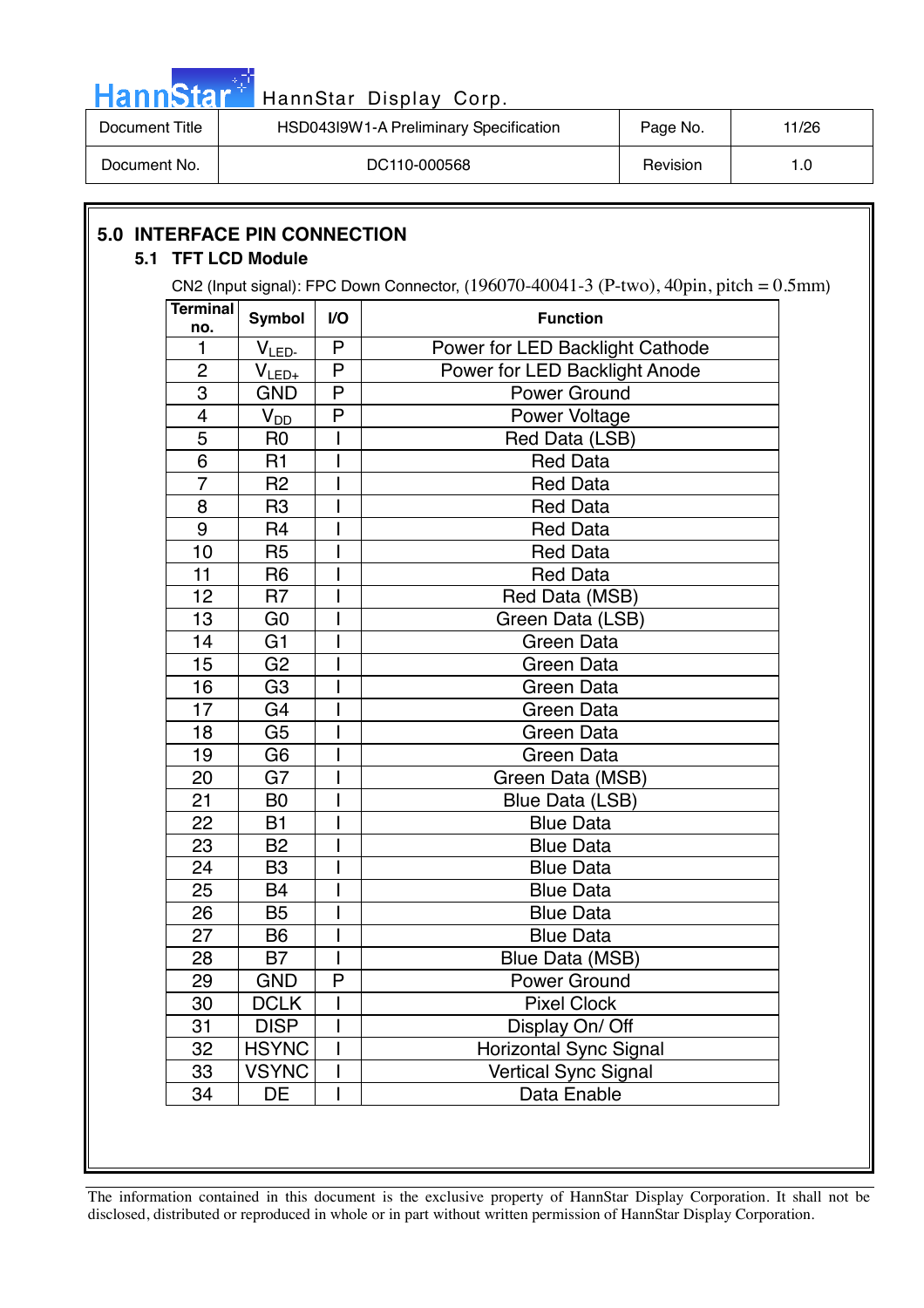| <b>HannStar</b> * | HannStar Display Corp.                 |          |       |
|-------------------|----------------------------------------|----------|-------|
| Document Title    | HSD043I9W1-A Preliminary Specification | Page No. | 12/26 |
| Document No.      | DC110-000568                           | Revision | 1.0   |

| Terminal<br>no. | Symbol       | VO. | <b>Function</b>                                                                                                                                             |  |  |  |  |
|-----------------|--------------|-----|-------------------------------------------------------------------------------------------------------------------------------------------------------------|--|--|--|--|
| 35              | <b>PSSEL</b> |     | Parallel 24-bit and Serial 8-bit data input<br>selection. PSSEL="H", Parallel 24-bit RGB data<br>input.(default) PSSEL="L", Serial 8-bit RGB data<br>input. |  |  |  |  |
| 36              | GND          | P   | Power Ground                                                                                                                                                |  |  |  |  |
| 37              | X R          | 1/O | <b>Right Electrode- Differential Analog</b>                                                                                                                 |  |  |  |  |
| 38              | ΥB           | 1/O | Bottom Electrode- Differential Analog                                                                                                                       |  |  |  |  |
| 39              | ΧL           | 1/O | Left Electrode- Differential Analog                                                                                                                         |  |  |  |  |
| 40              |              | I/O | Top Electrode- Differential Analog                                                                                                                          |  |  |  |  |

# **6.0 ELECTRICAL CHARACTERISTICS**

#### **6.1 TFT LCD Module**

| Item                       | <b>Symbol</b> | Min.    | Typ. | Max.    | Unit | <b>Note</b>  |
|----------------------------|---------------|---------|------|---------|------|--------------|
| <b>Supply Voltage</b>      | Vdd           | 3.0     | 3.3  | 3.6     | V    |              |
| Input signal               | Vін           | 0.7 Vdd | ٠    | Vdd     | v    | Note $(1)$   |
| voltage                    | Vi∟           | 0       | ٠    | 0.3 Vdd | v    |              |
| Current of power<br>supply | Icc           | ٠       | TBD  | ۰       | mA   | $Vdd = 3.3V$ |

Note (1): HSYNC, VSYNC, DE, Digital Data

Note (2): Be sure to apply the power voltage as the power sequence spec.

Note (3): DGND=AGND=0V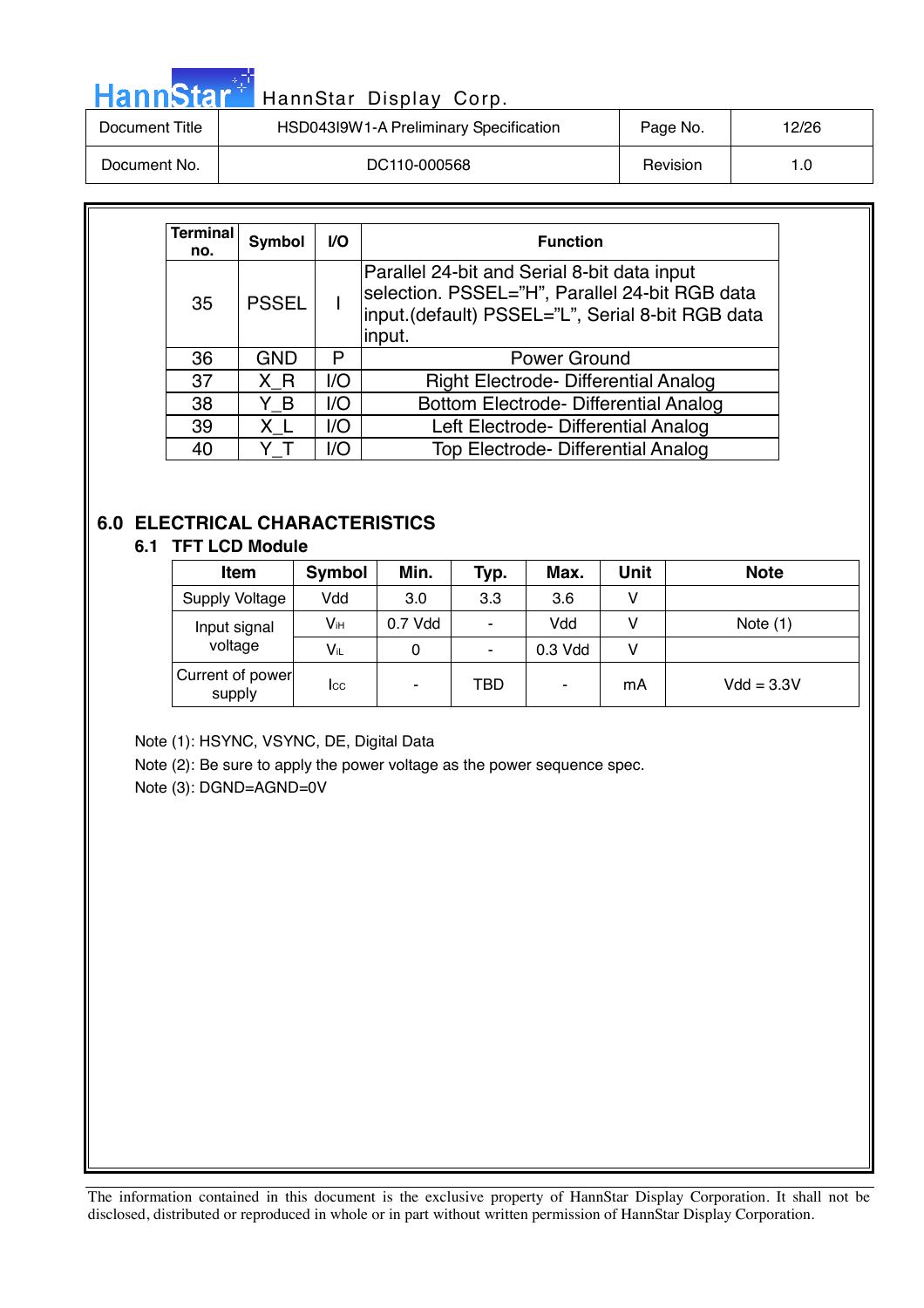| HannStar <sup>®</sup>                                                                                                                                                                                                                                                                                                                                                                                                                                                                                                                         | HannStar Display Corp.                                                                                                                                                                                                 |                          |                                 |                    |                                  |                              |                              |
|-----------------------------------------------------------------------------------------------------------------------------------------------------------------------------------------------------------------------------------------------------------------------------------------------------------------------------------------------------------------------------------------------------------------------------------------------------------------------------------------------------------------------------------------------|------------------------------------------------------------------------------------------------------------------------------------------------------------------------------------------------------------------------|--------------------------|---------------------------------|--------------------|----------------------------------|------------------------------|------------------------------|
| <b>Document Title</b>                                                                                                                                                                                                                                                                                                                                                                                                                                                                                                                         | HSD043I9W1-A Preliminary Specification                                                                                                                                                                                 |                          |                                 |                    |                                  | Page No.                     | 13/26                        |
| Document No.                                                                                                                                                                                                                                                                                                                                                                                                                                                                                                                                  |                                                                                                                                                                                                                        | DC110-000568             |                                 |                    |                                  | Revision                     | 1.0                          |
| Item                                                                                                                                                                                                                                                                                                                                                                                                                                                                                                                                          | 6.2 Back-Light Unit<br>The back-light system is an edge-lighting type with 12 LED.<br>The characteristics of the LED is shown in the following tables.<br><b>LED</b> current<br>LED voltage<br>Operating LED life time | Symbol<br>IL<br>VL<br>Hr | Min.<br>$\blacksquare$<br>10000 | Typ.<br>40<br>18.6 | Max.<br>$\overline{\phantom{a}}$ | Unit<br>mA<br>$\vee$<br>Hour | <b>Note</b><br>(2)<br>(1)(2) |
|                                                                                                                                                                                                                                                                                                                                                                                                                                                                                                                                               | LCD MODULE₽<br>$\texttt{FPC}\xspace\downarrow$<br>FPC Pin $2+$<br>Power Supply-<br>A∉<br>FPC Pin $1+\,$<br>$\cdot$ I                                                                                                   |                          |                                 |                    |                                  |                              |                              |
| LED life time (Hr) can be defined as the time in which it continues to<br>Note $(1)$<br>operate under the condition: Ta=25 $\pm$ 3 °C, typical IL value indicated in<br>the above table until the brightness becomes less than 50%.<br>The "LED life time" is defined as the module brightness decrease to<br>Note $(2)$<br>50% original brightness at Ta=25℃ and IL=40mA. The LED lifetime<br>could be decreased if operating IL is larger than 40mA. The constant<br>current driving method is suggested.<br>$+0+0+0+0$<br>LED <sub>2</sub> |                                                                                                                                                                                                                        |                          |                                 |                    |                                  |                              |                              |
|                                                                                                                                                                                                                                                                                                                                                                                                                                                                                                                                               | <b>LED Light Bar Circuit</b>                                                                                                                                                                                           |                          |                                 |                    |                                  |                              |                              |
|                                                                                                                                                                                                                                                                                                                                                                                                                                                                                                                                               |                                                                                                                                                                                                                        |                          |                                 |                    |                                  |                              |                              |

المالي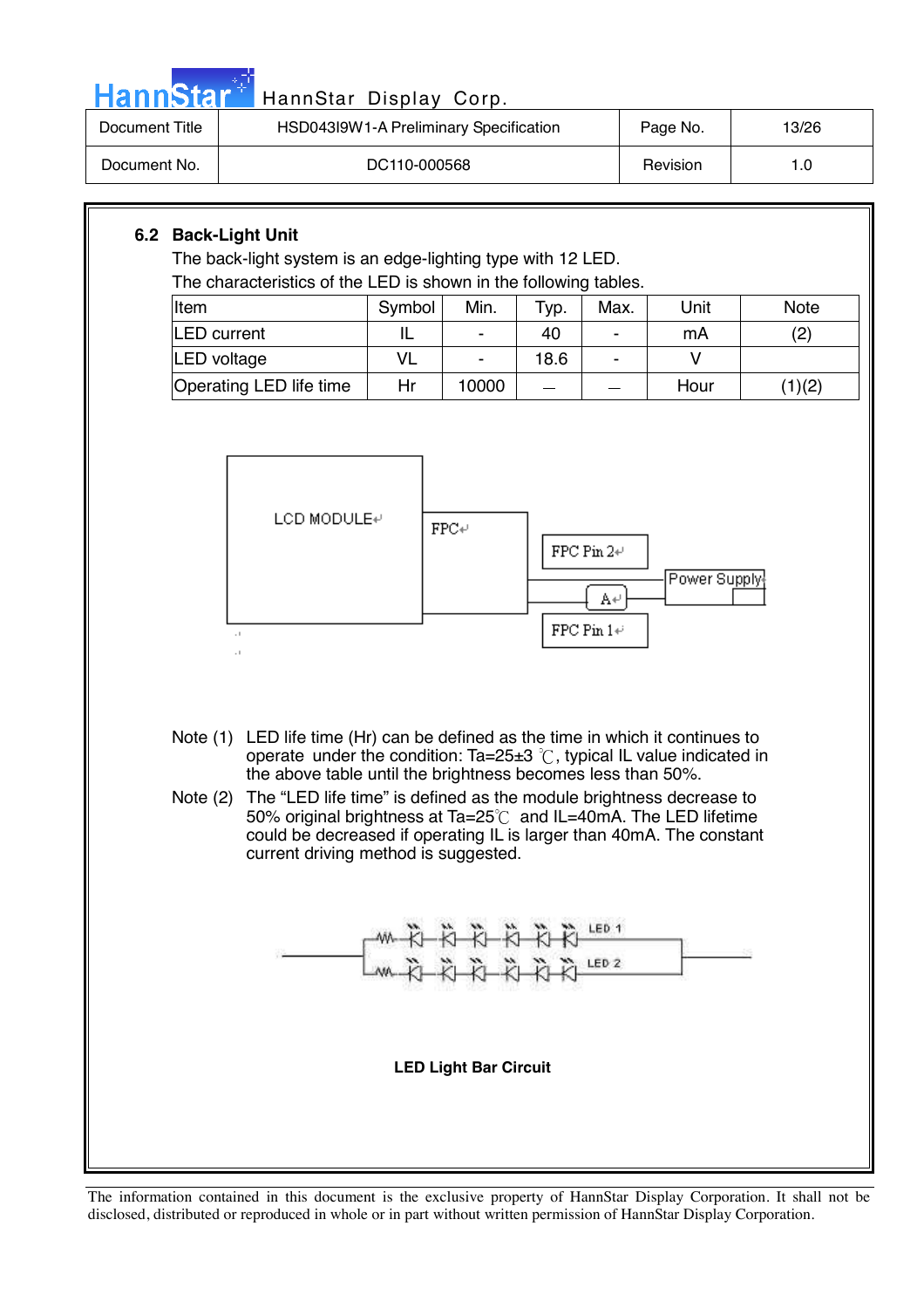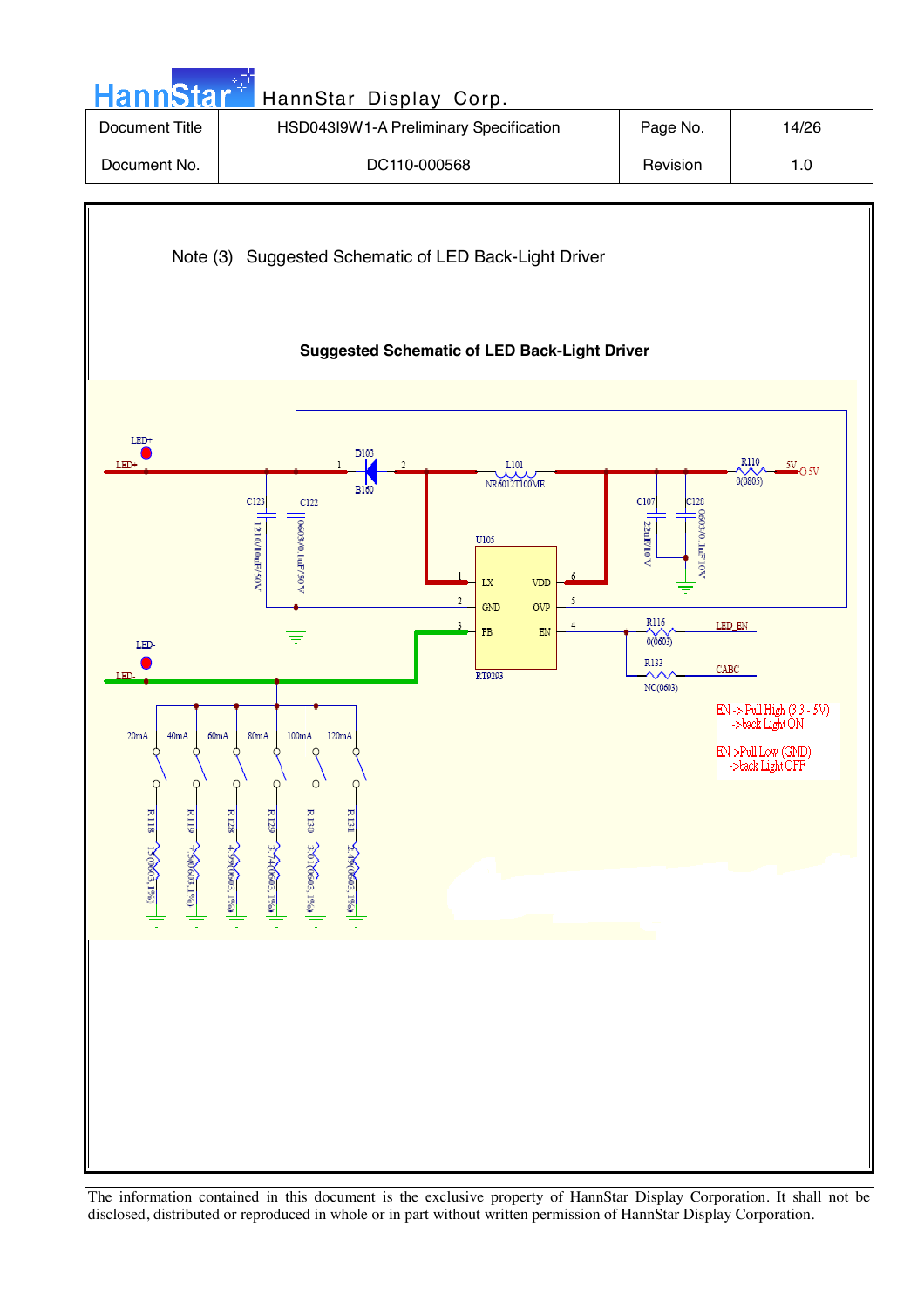| ann<br>D) |
|-----------|
|-----------|

# HannStar Display Corp.

| HannStar <sup>**</sup> | HannStar Display Corp.                 |          |       |
|------------------------|----------------------------------------|----------|-------|
| Document Title         | HSD043I9W1-A Preliminary Specification | Page No. | 15/26 |
| Document No.           | DC110-000568                           | Revision | 1.0   |

### **6.3 AC Characteristics**

| <b>Item</b>             | <b>Symbol</b> | Min.           | Typ.           | Max. | <b>Unit</b> | <b>Note</b> |
|-------------------------|---------------|----------------|----------------|------|-------------|-------------|
| DCLK cycle time         | Tcph          | 83             | 110            | 200  | ns          |             |
| <b>DCLK</b> frequency   | fclk          | 5              | 9              | 12   | <b>MHz</b>  |             |
| DCLK pulse duty         | Tcwh          | 40             | 50             | 60   | $\%$        |             |
| VSD setup time          | Tvst          | 12             |                |      | ns          |             |
| <b>VSD hold time</b>    | Tvhd          | 12             |                |      | ns          |             |
| HSD setup time          | Thst          | 12             |                |      | ns          |             |
| <b>HSD hold time</b>    | <b>Thhd</b>   | 12             |                |      | ns          |             |
| Data setup time         | Tdsu          | 12             |                |      | ns          |             |
| Data hold time          | <b>Tdhd</b>   | 12             |                |      | ns          |             |
| DE setup time           | Tesu          | 12             |                |      | ns          |             |
| DE hold time            | Tehd          | 12             |                |      | ns          |             |
| Horizontal display area | thd           |                | 480            |      | <b>Dclk</b> |             |
| HSD period time         | th            | 520            | 525            | 800  | <b>Dclk</b> |             |
| HSD pulse width         | thpw          | $\overline{c}$ | 41             |      | <b>Dclk</b> |             |
| HSD back porch          | thb           | $\overline{c}$ | ٠              |      | <b>Dclk</b> |             |
| HSD front porch         | thfp          | $\overline{2}$ | $\blacksquare$ |      | <b>Dclk</b> |             |
| Vertical display area   | tvd           |                | 272            |      | H           |             |
| VSD period time         | tv            | 277            | 288            | 400  | H           |             |
| VSD pulse width         | tvpw          | $\overline{c}$ | 10             |      | H           |             |
| VSD back porch          | tvb           | $\overline{c}$ | $\overline{c}$ |      | H           |             |
| VSD front porch         | tvfp          | $\overline{2}$ | $\overline{c}$ |      | H           |             |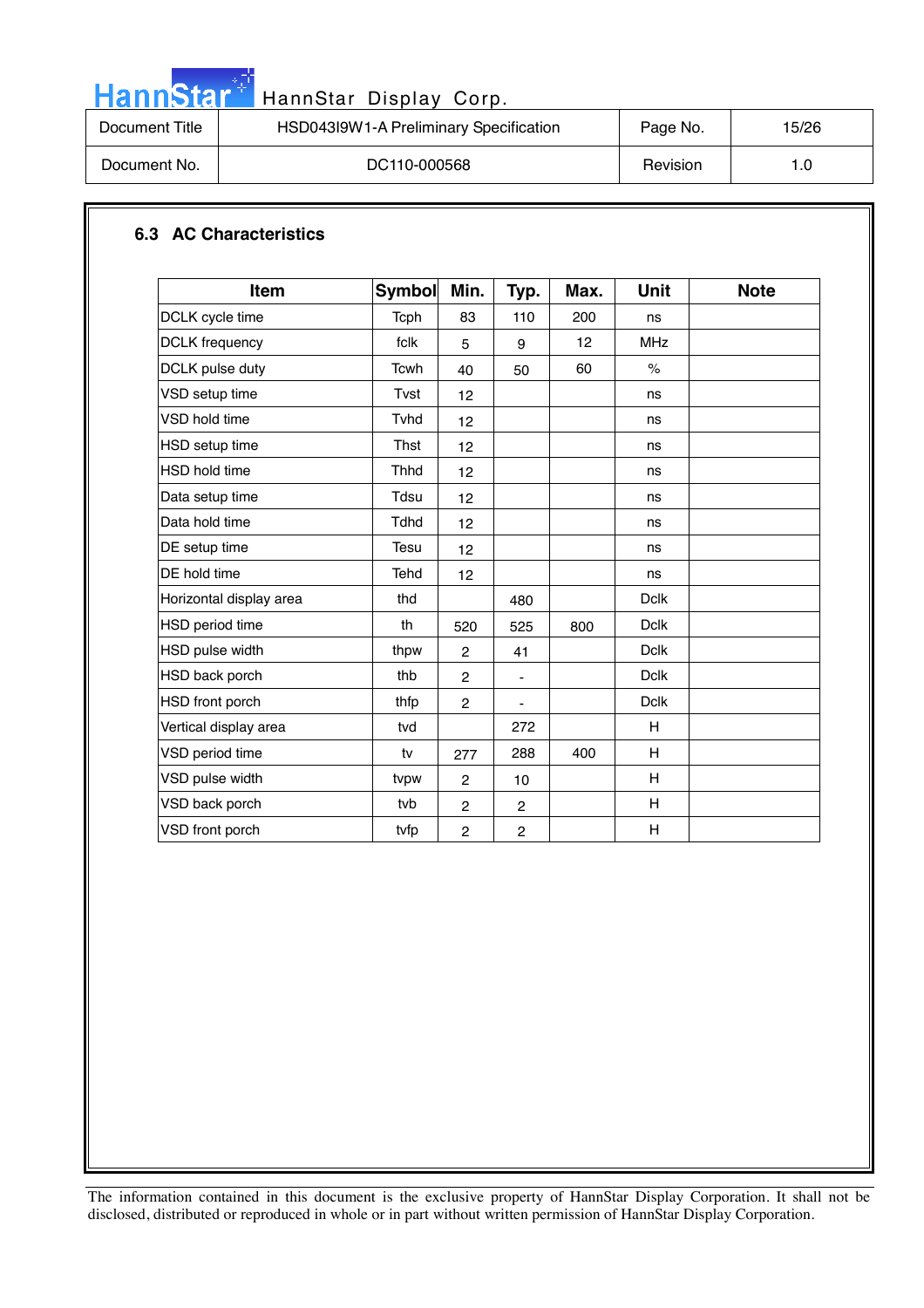| <b>HannStart</b> | HannStar Display Corp.                 |          |       |
|------------------|----------------------------------------|----------|-------|
| Document Title   | HSD043l9W1-A Preliminary Specification | Page No. | 16/26 |
| Document No.     | DC110-000568                           | Revision | 1.0   |
|                  |                                        |          |       |

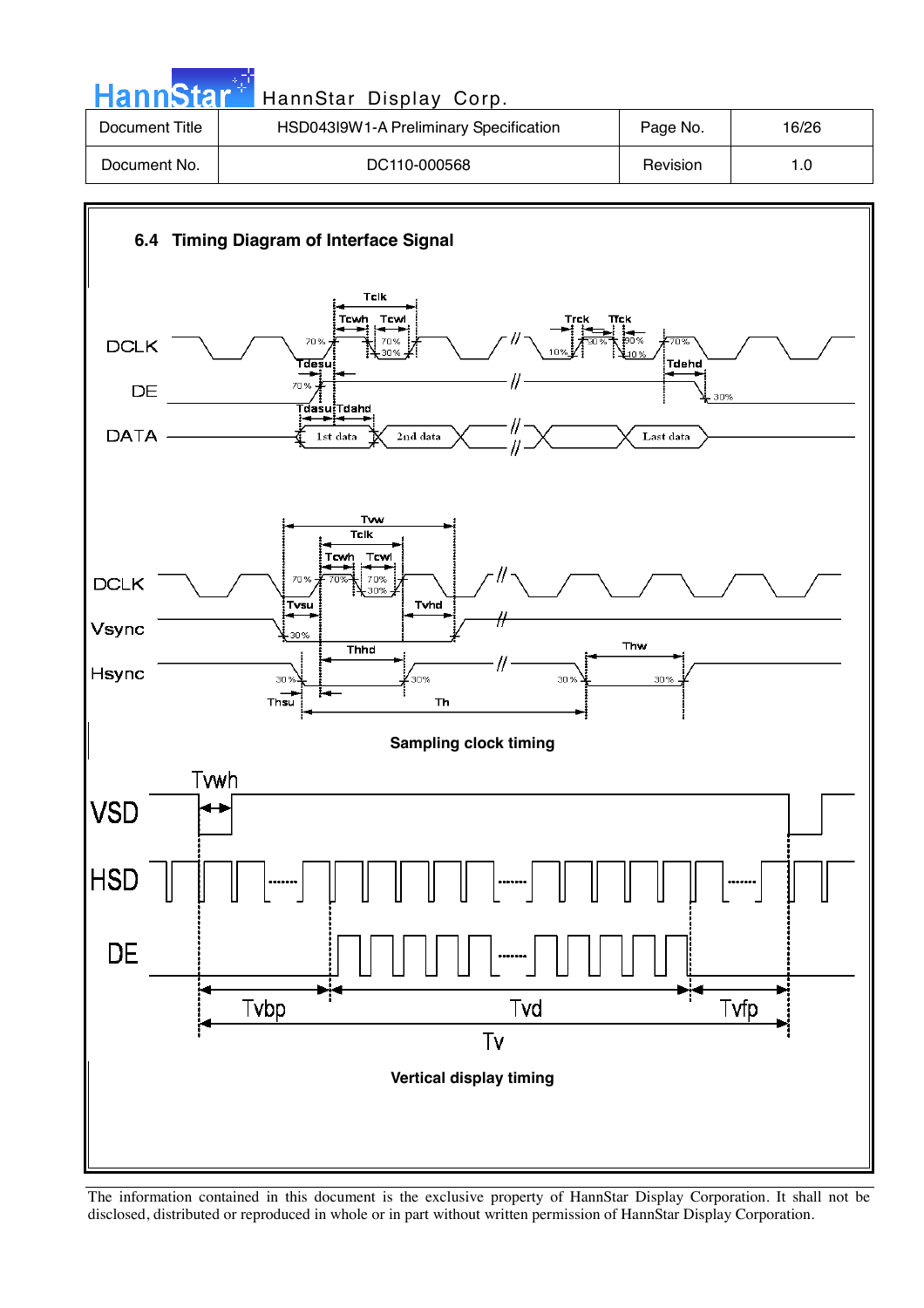

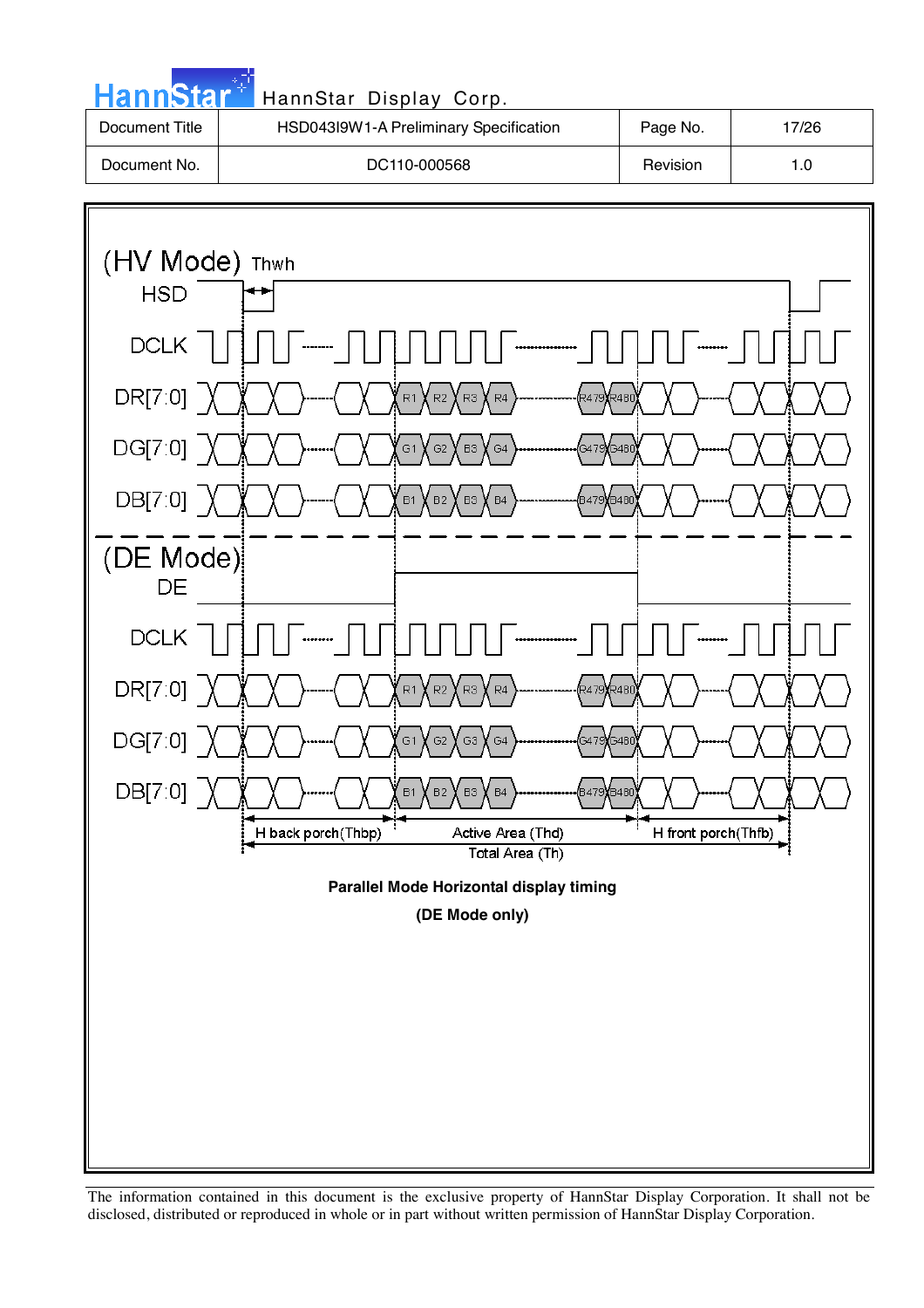| <b>HannStar</b> | HannStar Display Corp.                 |          |       |
|-----------------|----------------------------------------|----------|-------|
| Document Title  | HSD043l9W1-A Preliminary Specification | Page No. | 18/26 |
| Document No.    | DC110-000568                           | Revision | 1.0   |
|                 |                                        |          |       |

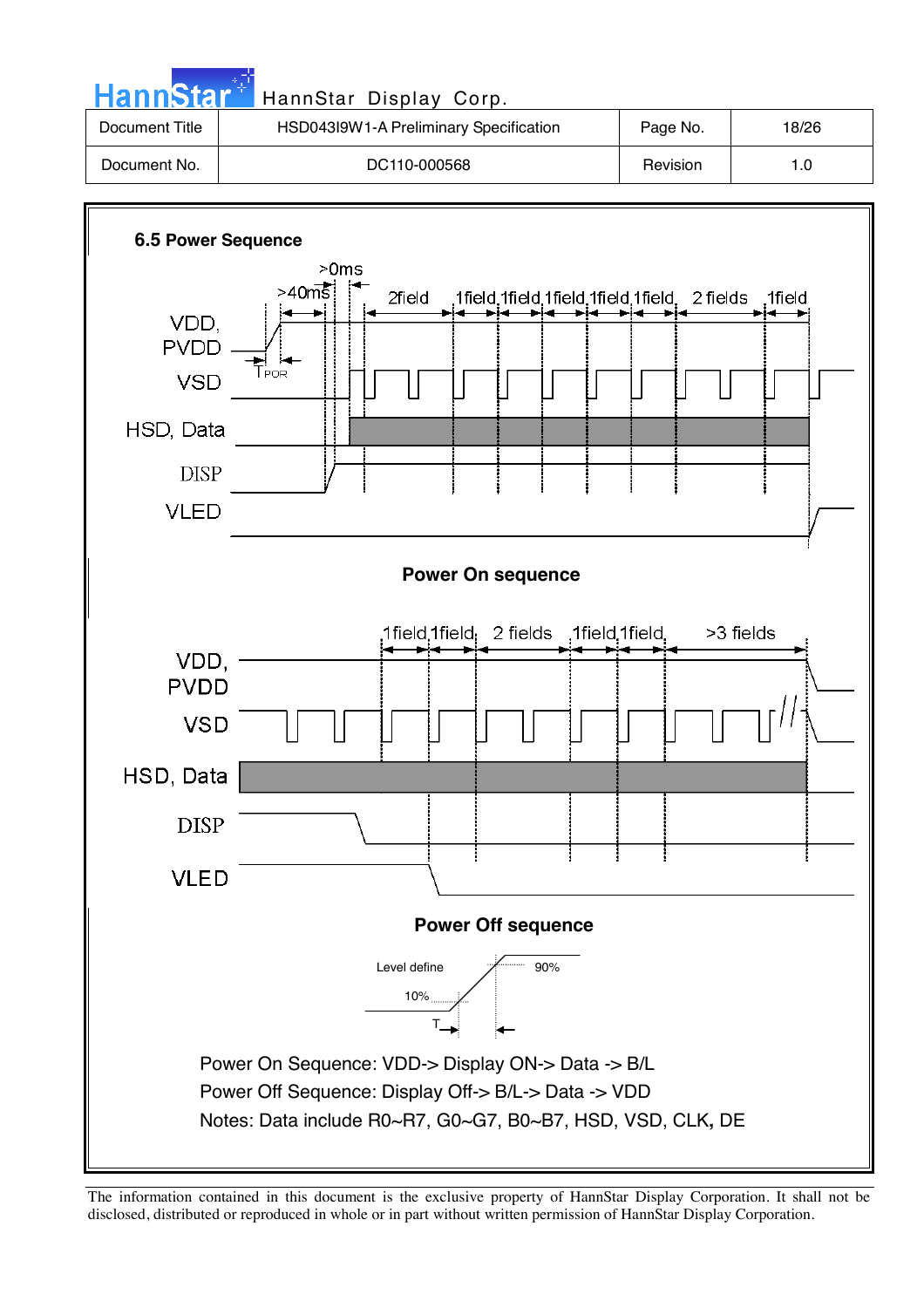|                | HannStar <sup>#</sup> HannStar Display Corp. |          |       |
|----------------|----------------------------------------------|----------|-------|
| Document Title | HSD043I9W1-A Preliminary Specification       | Page No. | 19/26 |
| Document No.   | DC110-000568                                 | Revision | 1.0   |

# **7.0 RELIABILITY TEST ITEMS**

والمراد

| No.            | <b>Item</b>                                                                  | <b>Conditions</b>                                                                                                                                                                | <b>Remark</b>                    |
|----------------|------------------------------------------------------------------------------|----------------------------------------------------------------------------------------------------------------------------------------------------------------------------------|----------------------------------|
| 1              | High Temperature Storage                                                     | Ta= $+80^{\circ}$ C, 240hrs                                                                                                                                                      |                                  |
| $\overline{c}$ | Low Temperature Storage                                                      | Ta= $-30^{\circ}$ C, 240hrs                                                                                                                                                      |                                  |
| 3              | High Temperature Operation                                                   | Ta= $+70^{\circ}$ C, 240hrs                                                                                                                                                      |                                  |
| $\overline{4}$ | Ta= $-20^{\circ}$ C, 240hrs<br>Low Temperature Operation                     |                                                                                                                                                                                  |                                  |
| 5              | Ta=+60°C, 90%RH, 240hrs<br>High Temperature and High Humidity<br>(operation) |                                                                                                                                                                                  |                                  |
| 6              | Thermal Cycling Test (non operation)                                         | $-30^{\circ}$ C(30min) $\rightarrow +80^{\circ}$ C(30min), 200cycles                                                                                                             |                                  |
| 7              | Electrostatic Discharge<br>$\pm 200V, 200pF(0\Omega)$ 1 time/each terminal   |                                                                                                                                                                                  |                                  |
| 8              | <b>Vibration</b>                                                             | 1.Random:<br>1.04Grms, 5~500Hz, X/Y/Z,<br>30min/each direction<br>$2.$ Sine:<br>Freq. Range: 8~33.3Hz<br>Stoke: 1.3mm<br>Sweep: 2.9G, 33.3~400Hz<br>X/Z: 2hr, Y: 4hr, cyc: 15min |                                  |
| 9              | Shock                                                                        | 100G, 6ms, ±X, ±Y, ±Z<br>3 time for each direction                                                                                                                               | JIS C7021, A-10<br>(Condition A) |
|                | 10 Vibration (with carton)                                                   | Random: 0.015G^2/Hz, 5~200Hz<br>-6dB/Octave, 200~400Hz<br>XYZ each direction: 2hr                                                                                                |                                  |
|                | 11 Drop (with carton)                                                        | Height: 60cm<br>1 corner, 3 edges, 6 surfaces                                                                                                                                    | <b>JIS Z0202</b>                 |

#### Note: There is no display function NG issue occurred, all the cosmetic specification is judged before the reliability stress.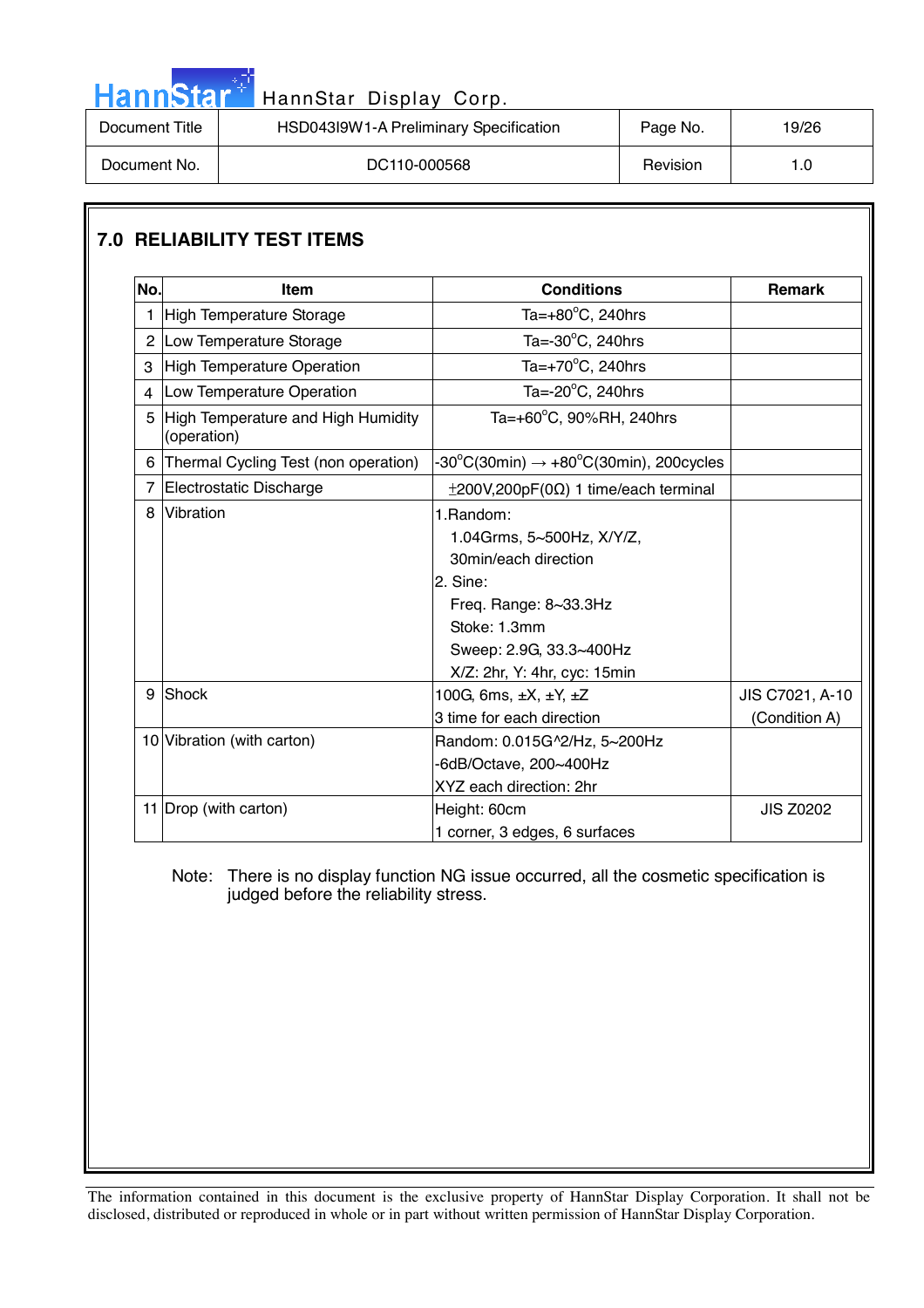

The information contained in this document is the exclusive property of HannStar Display Corporation. It shall not be disclosed, distributed or reproduced in whole or in part without written permission of HannStar Display Corporation.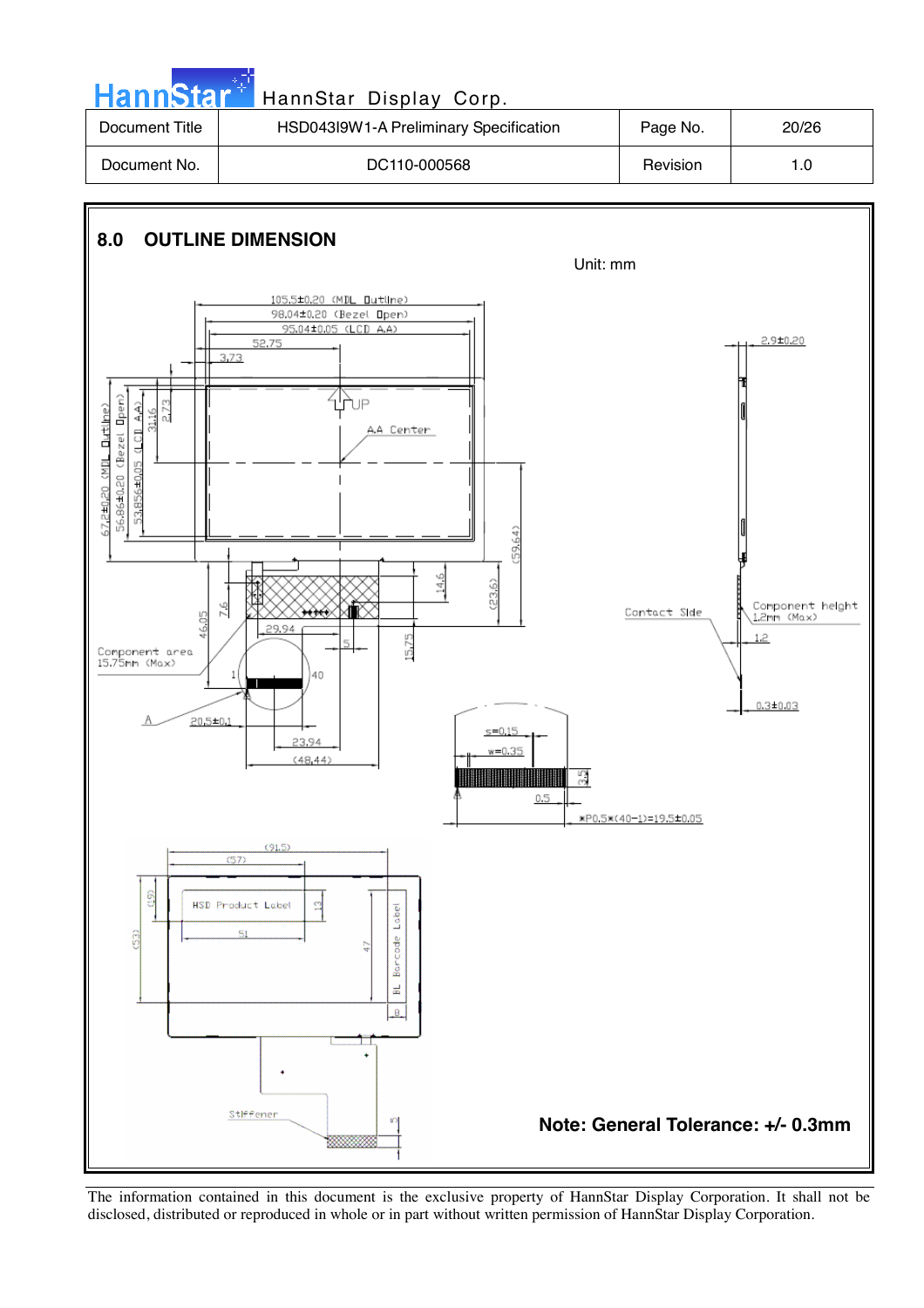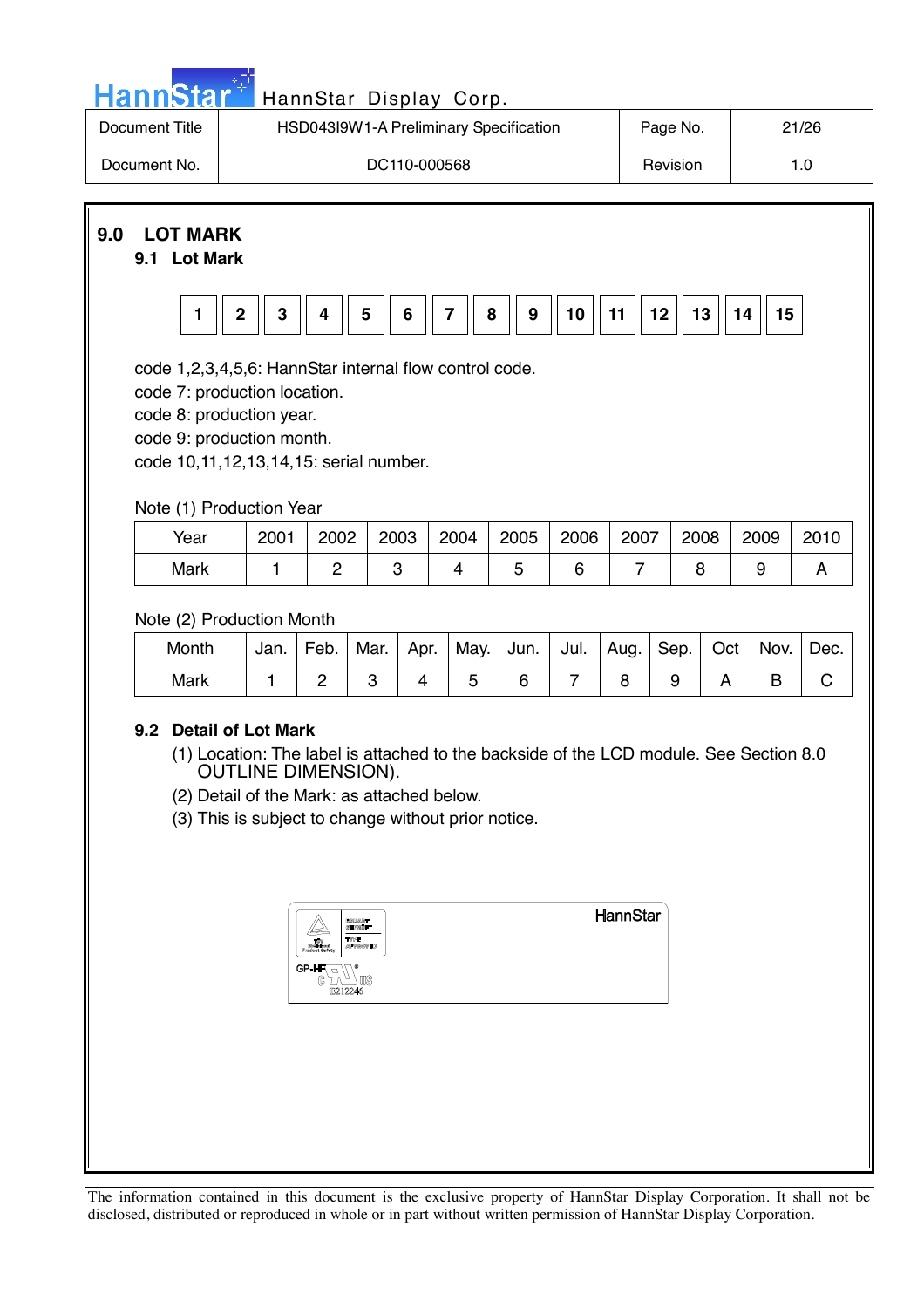| Document Title                                                                                                                                                                                             |                       | HSD043I9W1-A Preliminary Specification |                          | Page No. |        | 22/26 |  |
|------------------------------------------------------------------------------------------------------------------------------------------------------------------------------------------------------------|-----------------------|----------------------------------------|--------------------------|----------|--------|-------|--|
| Document No.                                                                                                                                                                                               |                       | DC110-000568                           |                          | Revision |        | 1.0   |  |
| 10.1 Packing form                                                                                                                                                                                          |                       | <b>10.0 PACKAGE SPECIFICATION</b>      |                          |          |        |       |  |
| <b>LCM Model</b>                                                                                                                                                                                           |                       | LCM Qty. in the box                    | Inner Box Size (mm)      |          | Notice |       |  |
| HSD043I9W1-A                                                                                                                                                                                               |                       | <b>TBD</b>                             | <b>TBD</b>               |          |        |       |  |
| 10.2 Packing assembly drawings<br><b>ESD Bag</b><br><b>LCM</b><br>1.<br>3.<br>2.<br><b>Fold Back</b><br><b>Corner Pad</b><br><b>Partition/Pad</b><br>Tape<br><b>LCM+ESD</b> bag<br>n Called<br><b>Tape</b> |                       |                                        |                          |          |        |       |  |
|                                                                                                                                                                                                            | THE WORK              | $\leq$                                 | ⊲⇒                       |          | 88888  | 4.    |  |
|                                                                                                                                                                                                            |                       | 6.                                     | 5.<br>Box                |          |        |       |  |
|                                                                                                                                                                                                            | Items                 |                                        | Material                 |          | Notice |       |  |
|                                                                                                                                                                                                            | Box                   |                                        | <b>TBD</b>               |          |        |       |  |
|                                                                                                                                                                                                            | Partition/Pad         |                                        | <b>TBD</b>               |          |        |       |  |
|                                                                                                                                                                                                            | Corner Pad<br>ESD bag |                                        | <b>TBD</b><br><b>TBD</b> |          |        |       |  |

I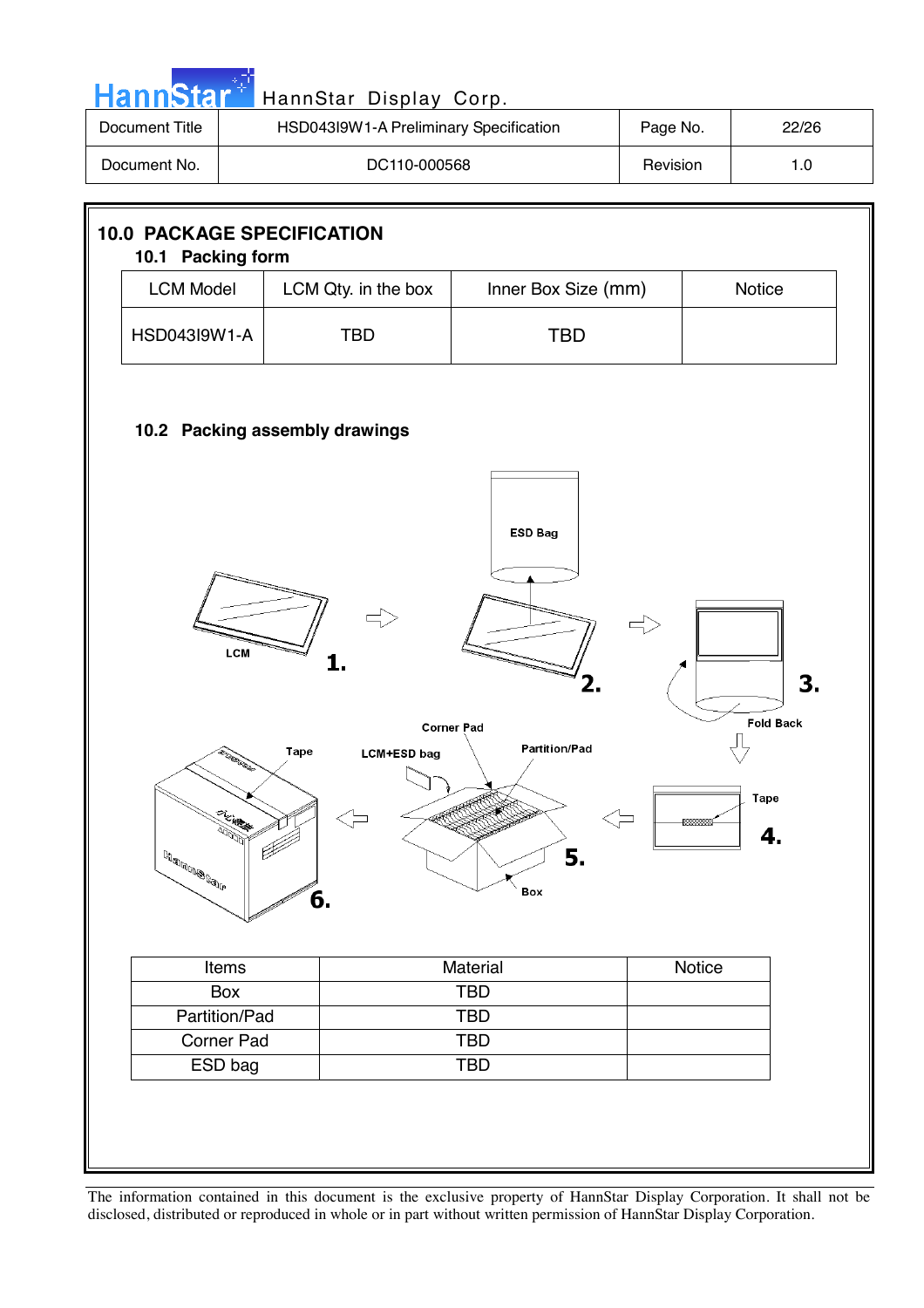|                | HannStar <sup>#</sup> HannStar Display Corp. |          |       |
|----------------|----------------------------------------------|----------|-------|
| Document Title | HSD043I9W1-A Preliminary Specification       | Page No. | 23/26 |

| Document Title | <b>HODDAMING HEATHER HEATHER</b> SPECIFICATION | Page No. | 23/20 |
|----------------|------------------------------------------------|----------|-------|
| Document No.   | DC110-000568                                   | Revision |       |

# **11.0 GENERAL PRECAUTION**

#### **11.1 Use Restriction**

This product is not authorized for use in life supporting systems, aircraft navigation control systems, military systems and any other application where performance failure could be life-threatening or otherwise catastrophic.

## **11.2 Disassembling or Modification**

 Do not disassemble or modify the module. It may damage sensitive parts inside LCD module, and may cause scratches or dust on the display. HannStar does not warrant the module, if customers disassemble or modify the module.

## **11.3 Breakage of LCD Panel**

- 11.3.1.If LCD panel is broken and liquid crystal spills out, do not ingest or inhale liquid crystal, and do not contact liquid crystal with skin.
- 11.3.2. If liquid crystal contacts mouth or eyes, rinse out with water immediately.
- 11.3.3. If liquid crystal contacts skin or cloths, wash it off immediately with alcohol and rinse thoroughly with water.
- 11.3.4. Handle carefully with chips of glass that may cause injury, when the glass is broken.

# **11.4 Electric Shock**

- 11.4.1. Disconnect power supply before handling LCD module.
- 11.4.2. Do not pull or fold the LED cable.
- 11.4.3. Do not touch the parts inside LCD modules and the fluorescent LED's connector or cables in order to prevent electric shock.

# **11.5 Absolute Maximum Ratings and Power Protection Circuit**

- 11.5.1. Do not exceed the absolute maximum rating values, such as the supply voltage variation, input voltage variation, variation in parts' parameters, environmental temperature, etc., otherwise LCD module may be damaged.
- 11.5.2. Please do not leave LCD module in the environment of high humidity and high temperature for a long time.
- 11.5.3. It's recommended to employ protection circuit for power supply.

# **11.6 Operation**

- 11.6.1 Do not touch, push or rub the polarizer with anything harder than HB pencil lead.
- 11.6.2 Use fingerstalls of soft gloves in order to keep clean display quality, when persons handle the LCD module for incoming inspection or assembly.
- 11.6.3 When the surface is dusty, please wipe gently with absorbent cotton or other soft material.